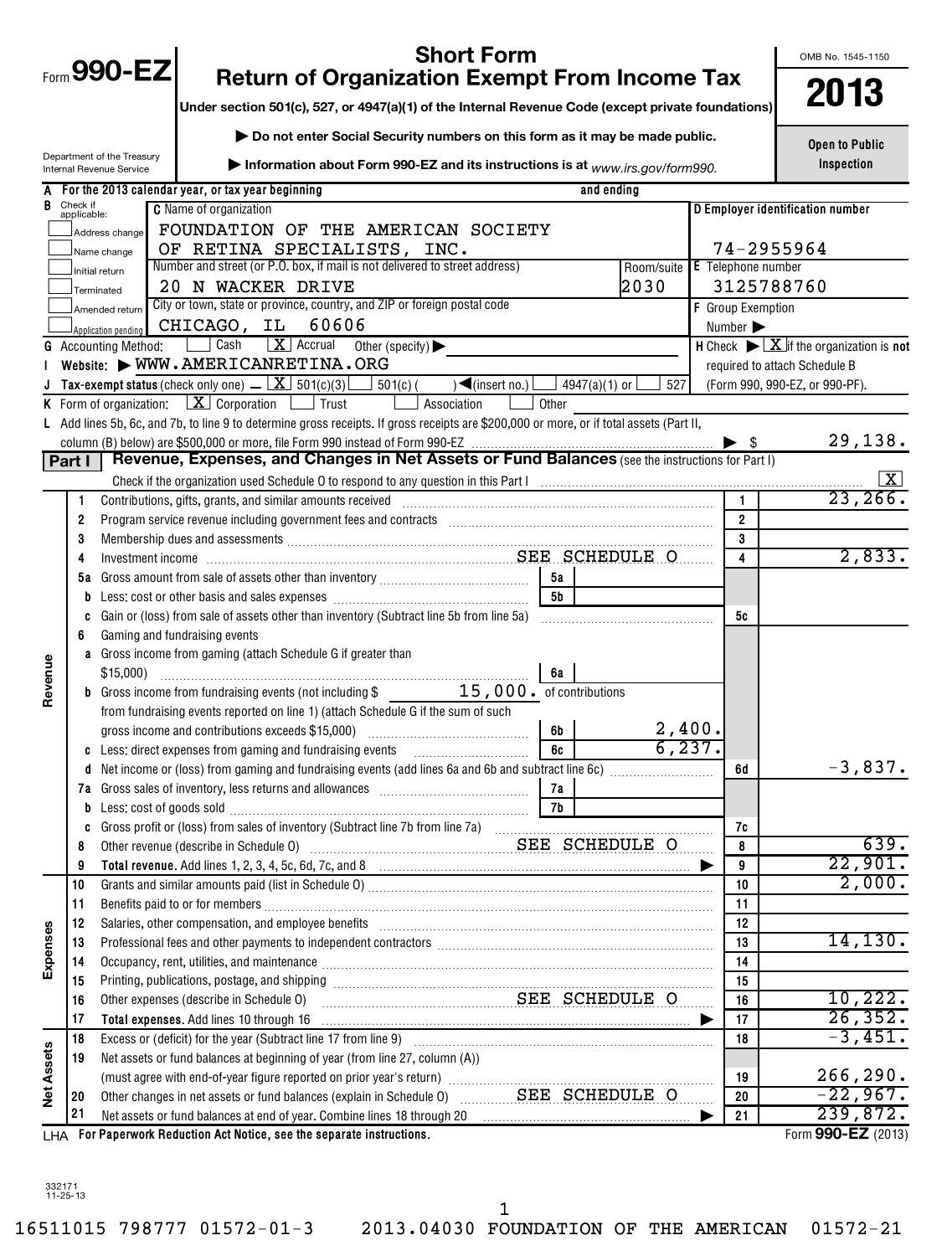| FOUNDATION OF THE AMERICAN SOCIETY<br>OF RETINA SPECIALISTS, INC.<br>Form 990-EZ (2013)                                                                                                                                                                                                                                   |                                                      |                                                                                     |               | 74-2955964                                                                                                         |                 | Page 2                           |  |
|---------------------------------------------------------------------------------------------------------------------------------------------------------------------------------------------------------------------------------------------------------------------------------------------------------------------------|------------------------------------------------------|-------------------------------------------------------------------------------------|---------------|--------------------------------------------------------------------------------------------------------------------|-----------------|----------------------------------|--|
| <b>Balance Sheets</b> (see the instructions for Part II)<br>Part II                                                                                                                                                                                                                                                       |                                                      |                                                                                     |               |                                                                                                                    |                 |                                  |  |
| Check if the organization used Schedule O to respond to any question in this Part II                                                                                                                                                                                                                                      |                                                      |                                                                                     |               |                                                                                                                    |                 | $\boxed{\text{X}}$               |  |
|                                                                                                                                                                                                                                                                                                                           |                                                      | (A) Beginning of year                                                               |               |                                                                                                                    | (B) End of year |                                  |  |
| 22                                                                                                                                                                                                                                                                                                                        |                                                      | 296, 171.                                                                           | 22            |                                                                                                                    |                 | 257,597.                         |  |
| 23                                                                                                                                                                                                                                                                                                                        |                                                      |                                                                                     | 23            |                                                                                                                    |                 |                                  |  |
| 24                                                                                                                                                                                                                                                                                                                        |                                                      |                                                                                     | 24            |                                                                                                                    |                 |                                  |  |
| 25                                                                                                                                                                                                                                                                                                                        |                                                      | 296, 171.                                                                           | 25            |                                                                                                                    |                 | 257,597.                         |  |
| Total liabilities (describe in Schedule 0) SEE SCHEDULE O<br>26                                                                                                                                                                                                                                                           |                                                      | 29,881.                                                                             | 26            |                                                                                                                    |                 | 17,725.                          |  |
| Net assets or fund balances (line 27 of column (B) must agree with line 21)<br>27<br>Part III Statement of Program Service Accomplishments (see the instructions for Part III)                                                                                                                                            |                                                      | 266, 290.                                                                           | 27            |                                                                                                                    |                 | 239,872.                         |  |
| Check if the organization used Schedule O to respond to any question in this Part III<br>What is the organization's primary exempt purpose? SEE SCHEDULE O<br>Describe the organization's program service accomplishments for each of its three largest program services, as measured by expenses. In a clear and concise |                                                      |                                                                                     | $\mid X \mid$ | (Required for section<br>$501(c)(3)$ and $501(c)(4)$<br>organizations and section<br>$4947(a)(1)$ trusts; optional | <b>Expenses</b> |                                  |  |
| manner, describe the services provided, the number of persons benefited, and other relevant information for each program title.                                                                                                                                                                                           |                                                      |                                                                                     |               | for others.)                                                                                                       |                 |                                  |  |
| 28 SEE SCHEDULE O                                                                                                                                                                                                                                                                                                         |                                                      |                                                                                     |               |                                                                                                                    |                 |                                  |  |
| (Grants \$                                                                                                                                                                                                                                                                                                                |                                                      |                                                                                     |               | 28al                                                                                                               |                 | 11,714.                          |  |
| 29                                                                                                                                                                                                                                                                                                                        |                                                      |                                                                                     |               |                                                                                                                    |                 |                                  |  |
|                                                                                                                                                                                                                                                                                                                           |                                                      |                                                                                     |               | 29a                                                                                                                |                 |                                  |  |
| (Grants \$<br>30                                                                                                                                                                                                                                                                                                          |                                                      |                                                                                     |               |                                                                                                                    |                 |                                  |  |
|                                                                                                                                                                                                                                                                                                                           |                                                      |                                                                                     |               |                                                                                                                    |                 |                                  |  |
| (Grants \$                                                                                                                                                                                                                                                                                                                |                                                      |                                                                                     |               | 30al                                                                                                               |                 |                                  |  |
|                                                                                                                                                                                                                                                                                                                           |                                                      |                                                                                     |               |                                                                                                                    |                 |                                  |  |
| (Grants \$                                                                                                                                                                                                                                                                                                                |                                                      |                                                                                     |               | 31a                                                                                                                |                 |                                  |  |
| 32 Total program service expenses (add lines 28a through 31a)                                                                                                                                                                                                                                                             |                                                      |                                                                                     |               | 32                                                                                                                 |                 | 11,714.                          |  |
| Part IV   List of Officers, Directors, Trustees, and Key Employees (list each one even if not compensated - see the instructions for Part IV)                                                                                                                                                                             |                                                      |                                                                                     |               |                                                                                                                    |                 |                                  |  |
| Check if the organization used Schedule O to respond to any question in this Part IV                                                                                                                                                                                                                                      |                                                      |                                                                                     |               |                                                                                                                    |                 |                                  |  |
| (a) Name and title                                                                                                                                                                                                                                                                                                        | (b) Average hours<br>per week devoted to<br>position | (C) Reportable<br>compensation (Forms<br>W-2/1099-MISC)<br>(if not paid, enter -0-) |               | $(d)$ Health benefits,<br>contributions to<br>emplovee benefit<br>plans, and deferred                              | compensation    | (e) Estimated<br>amount of other |  |
| SUBER HUANG, MD, MBA                                                                                                                                                                                                                                                                                                      |                                                      |                                                                                     |               | compensation                                                                                                       |                 |                                  |  |
| PRESIDENT                                                                                                                                                                                                                                                                                                                 | 1.00                                                 | $\mathbf 0$ .                                                                       |               | $\mathbf 0$ .                                                                                                      |                 | 0.                               |  |
| JOHN THOMPSON, MD                                                                                                                                                                                                                                                                                                         |                                                      |                                                                                     |               |                                                                                                                    |                 |                                  |  |
| PRESIDENT-ELECT                                                                                                                                                                                                                                                                                                           | 1.00                                                 | 0.                                                                                  |               | 0.                                                                                                                 |                 | 0.                               |  |
| CARL AWH,<br>MD                                                                                                                                                                                                                                                                                                           |                                                      |                                                                                     |               |                                                                                                                    |                 |                                  |  |
| <b>DIRECTOR</b>                                                                                                                                                                                                                                                                                                           | 1.00                                                 | 0.                                                                                  |               | 0.                                                                                                                 |                 | $\mathbf 0$ .                    |  |
| JOHN POLLACK, MD                                                                                                                                                                                                                                                                                                          |                                                      |                                                                                     |               |                                                                                                                    |                 |                                  |  |
| <b>TREASURER</b>                                                                                                                                                                                                                                                                                                          | 1.00                                                 | 0.                                                                                  |               | 0.                                                                                                                 |                 | $\mathbf 0$ .                    |  |
| TAREK HASSAN,<br>MD                                                                                                                                                                                                                                                                                                       |                                                      |                                                                                     |               |                                                                                                                    |                 |                                  |  |
| <b>DIRECTOR</b><br>TIM MURRAY, MD, MBA                                                                                                                                                                                                                                                                                    | 1.00                                                 | 0.                                                                                  |               | 0.                                                                                                                 |                 | 0.                               |  |
| <b>SECRETARY</b>                                                                                                                                                                                                                                                                                                          | 1.00                                                 | 0.                                                                                  |               | 0.                                                                                                                 |                 | 0.                               |  |
|                                                                                                                                                                                                                                                                                                                           |                                                      |                                                                                     |               |                                                                                                                    |                 |                                  |  |
|                                                                                                                                                                                                                                                                                                                           |                                                      |                                                                                     |               |                                                                                                                    |                 |                                  |  |
|                                                                                                                                                                                                                                                                                                                           |                                                      |                                                                                     |               |                                                                                                                    |                 |                                  |  |
|                                                                                                                                                                                                                                                                                                                           |                                                      |                                                                                     |               |                                                                                                                    |                 |                                  |  |
|                                                                                                                                                                                                                                                                                                                           |                                                      |                                                                                     |               |                                                                                                                    |                 |                                  |  |
|                                                                                                                                                                                                                                                                                                                           |                                                      |                                                                                     |               |                                                                                                                    |                 |                                  |  |
|                                                                                                                                                                                                                                                                                                                           |                                                      |                                                                                     |               |                                                                                                                    |                 |                                  |  |
|                                                                                                                                                                                                                                                                                                                           |                                                      |                                                                                     |               |                                                                                                                    |                 |                                  |  |
|                                                                                                                                                                                                                                                                                                                           |                                                      |                                                                                     |               |                                                                                                                    |                 |                                  |  |
|                                                                                                                                                                                                                                                                                                                           |                                                      |                                                                                     |               |                                                                                                                    |                 |                                  |  |
|                                                                                                                                                                                                                                                                                                                           |                                                      |                                                                                     |               |                                                                                                                    |                 |                                  |  |
|                                                                                                                                                                                                                                                                                                                           |                                                      |                                                                                     |               |                                                                                                                    |                 |                                  |  |
| 332172 11-25-13                                                                                                                                                                                                                                                                                                           |                                                      |                                                                                     |               |                                                                                                                    |                 | Form 990-EZ (2013)               |  |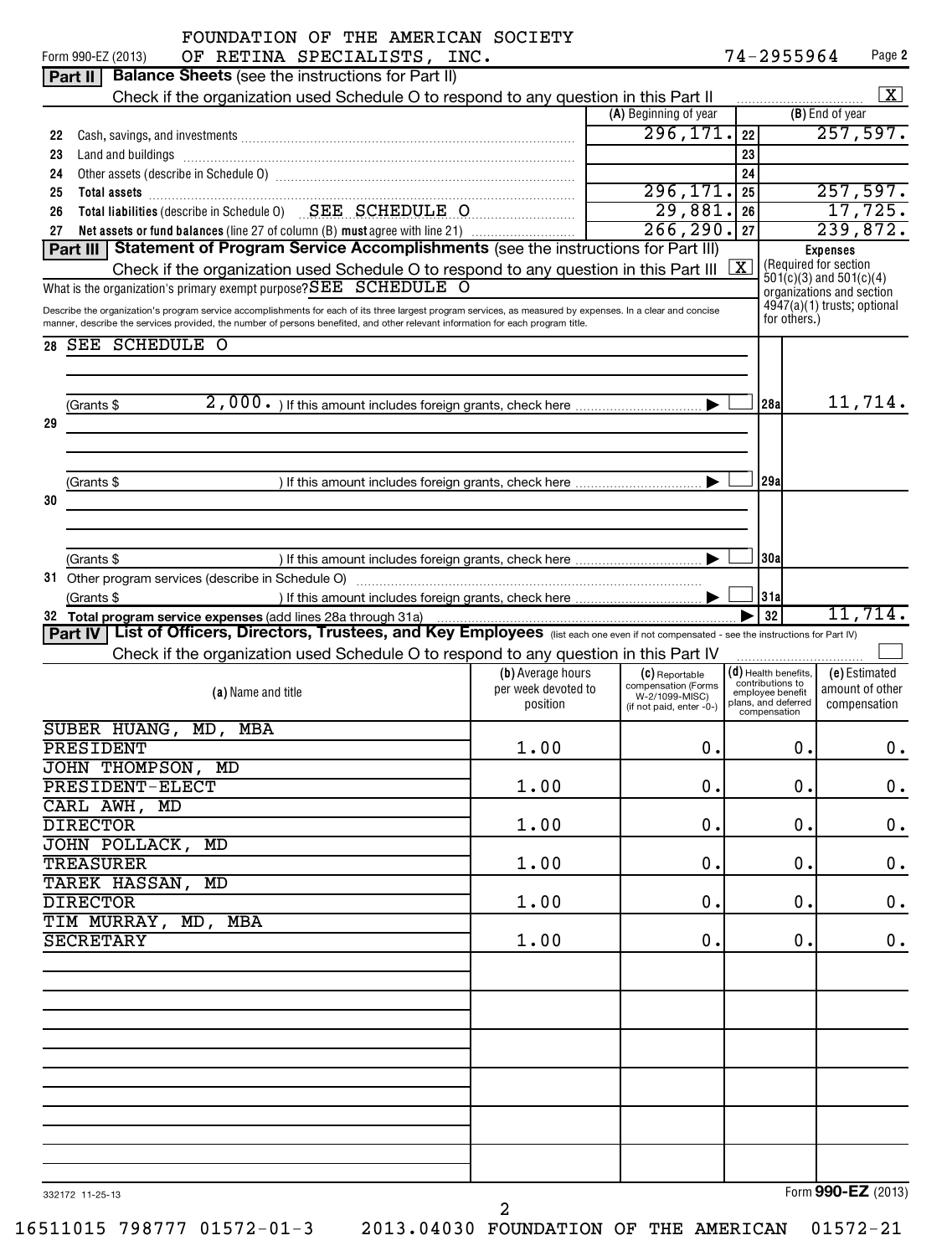## FOUNDATION OF THE AMERICAN SOCIETY

|                    | 74-2955964<br>OF RETINA SPECIALISTS, INC.<br>Form 990-EZ (2013)                                                                                   |                    |        | Page 3                  |
|--------------------|---------------------------------------------------------------------------------------------------------------------------------------------------|--------------------|--------|-------------------------|
|                    | Other Information (Note the Schedule A and personal benefit contract statement requirements in the<br>Part V                                      |                    |        |                         |
|                    | instructions for Part V) Check if the organization used Sch. O to respond to any question in this Part V                                          |                    |        | $\boxed{\textbf{X}}$    |
|                    |                                                                                                                                                   |                    | Yes No |                         |
| 33                 | Did the organization engage in any significant activity not previously reported to the IRS? If "Yes," provide a detailed description of each      |                    |        |                         |
|                    | activity in Schedule O                                                                                                                            | 33                 |        | х                       |
| 34                 | Were any significant changes made to the organizing or governing documents? If "Yes," attach a conformed copy of the amended                      |                    |        |                         |
|                    | documents if they reflect a change to the organization's name. Otherwise, explain the change on Schedule O (see instructions)                     | 34                 |        | х                       |
|                    | 35a Did the organization have unrelated business gross income of \$1,000 or more during the year from business activities (such as those reported |                    |        |                         |
|                    | on lines 2, 6a, and 7a, among others)?                                                                                                            | 35a                |        | x                       |
|                    |                                                                                                                                                   | 35 <sub>b</sub>    | N/R    |                         |
|                    | c Was the organization a section 501(c)(4), 501(c)(5), or 501(c)(6) organization subject to section 6033(e) notice, reporting, and proxy tax      |                    |        |                         |
|                    |                                                                                                                                                   | 35c                |        | х                       |
| 36                 | Did the organization undergo a liquidation, dissolution, termination, or significant disposition of net assets during the year? If "Yes,"         |                    |        |                         |
|                    |                                                                                                                                                   | 36                 |        | x                       |
|                    | 37a Enter amount of political expenditures, direct or indirect, as described in the instructions $\Box$ $\Box$ 37a<br>$0$ .                       |                    |        |                         |
|                    |                                                                                                                                                   | 37 <sub>b</sub>    |        | х                       |
|                    | 38a Did the organization borrow from, or make any loans to, any officer, director, trustee, or key employee or were any such loans made           |                    |        | x                       |
|                    | 38 <sub>b</sub><br>N/A                                                                                                                            | 38a                |        |                         |
|                    |                                                                                                                                                   |                    |        |                         |
| 39                 | Section 501(c)(7) organizations. Enter:<br>N/A<br>39a                                                                                             |                    |        |                         |
|                    | N/A<br>39 <sub>b</sub>                                                                                                                            |                    |        |                         |
|                    | 40a Section 501(c)(3) organizations. Enter amount of tax imposed on the organization during the year under:                                       |                    |        |                         |
|                    | $0 \cdot$ ; section 4912<br>$0 \cdot$ ; section 4955<br>0.<br>section $4911$                                                                      |                    |        |                         |
|                    | <b>b</b> Section 501(c)(3) and 501(c)(4) organizations. Did the organization engage in any section 4958 excess benefit transaction during the     |                    |        |                         |
|                    | year, or did it engage in an excess benefit transaction in a prior year that has not been reported on any of its prior Forms 990 or 990-EZ?       |                    |        |                         |
|                    | If "Yes," complete Schedule L, Part I                                                                                                             | 40b                |        | х                       |
|                    | c Section 501(c)(3) and 501(c)(4) organizations. Enter amount of tax imposed on organization managers                                             |                    |        |                         |
|                    | 0.<br>or disqualified persons during the year under sections 4912, 4955, and 4958 [11] [12] [23] [23] [24] [24] [25]                              |                    |        |                         |
|                    | d Section $501(c)(3)$ and $501(c)(4)$ organizations. Enter amount of tax on line 40c reimbursed by the                                            |                    |        |                         |
|                    | 0.<br>organization                                                                                                                                |                    |        |                         |
|                    | e All organizations. At any time during the tax year, was the organization a party to a prohibited tax shelter                                    |                    |        |                         |
|                    | transaction? If "Yes," complete Form 8886-T                                                                                                       | 40e                |        | x                       |
| 41                 | List the states with which a copy of this return is filed $\blacktriangleright$ $\text{IL}$                                                       |                    |        |                         |
|                    | Telephone no. > 3125788760<br>42a The organization's books are in care of $\triangleright$ JILL BLIM                                              |                    |        |                         |
|                    | $ZIP + 4$ 60606<br>Located at > 20 N WACKER DRIVE, CHICAGO, IL                                                                                    |                    |        |                         |
|                    | <b>b</b> At any time during the calendar year, did the organization have an interest in or a signature or other authority                         |                    |        |                         |
|                    | over a financial account in a foreign country (such as a bank account, securities account, or other financial                                     |                    | Yes    | <b>No</b>               |
|                    | account)?                                                                                                                                         | 42b                |        | х                       |
|                    | If "Yes," enter the name of the foreign country:                                                                                                  |                    |        |                         |
|                    | See the instructions for exceptions and filing requirements for Form TD F 90-22.1, Report of Foreign Bank and Financial Accounts.                 |                    |        |                         |
|                    |                                                                                                                                                   | 42c                |        | x                       |
|                    | If "Yes," enter the name of the foreign country:                                                                                                  |                    |        |                         |
| 43                 |                                                                                                                                                   |                    |        |                         |
|                    |                                                                                                                                                   | N/A                |        |                         |
|                    |                                                                                                                                                   |                    |        |                         |
|                    | 44a Did the organization maintain any donor advised funds during the year? If "Yes," Form 990 must be completed instead of                        |                    | Yes No |                         |
|                    | Form 990-EZ                                                                                                                                       |                    |        | X                       |
|                    | b Did the organization operate one or more hospital facilities during the year? If "Yes," Form 990 must be completed instead                      | 44a                |        |                         |
|                    | of Form 990-EZ                                                                                                                                    | 44b                |        | x                       |
|                    |                                                                                                                                                   | 44c                |        | $\overline{\text{x}}$   |
|                    | d If "Yes" to line 44c, has the organization filed a Form 720 to report these payments? If "No," provide an explanation                           |                    |        |                         |
|                    | in Schedule O <b>www.areasure.com/interveletation</b> Schedule O www.areasure.com/interveletations/interveletations/in                            | 44d                |        |                         |
|                    |                                                                                                                                                   | 45a                |        | $\overline{\textbf{X}}$ |
|                    | 45b Did the organization receive any payment from or engage in any transaction with a controlled entity within the meaning of section             |                    |        |                         |
|                    |                                                                                                                                                   | 45b                |        | х                       |
|                    |                                                                                                                                                   | Form 990-EZ (2013) |        |                         |
| 332173<br>11-25-13 |                                                                                                                                                   |                    |        |                         |

3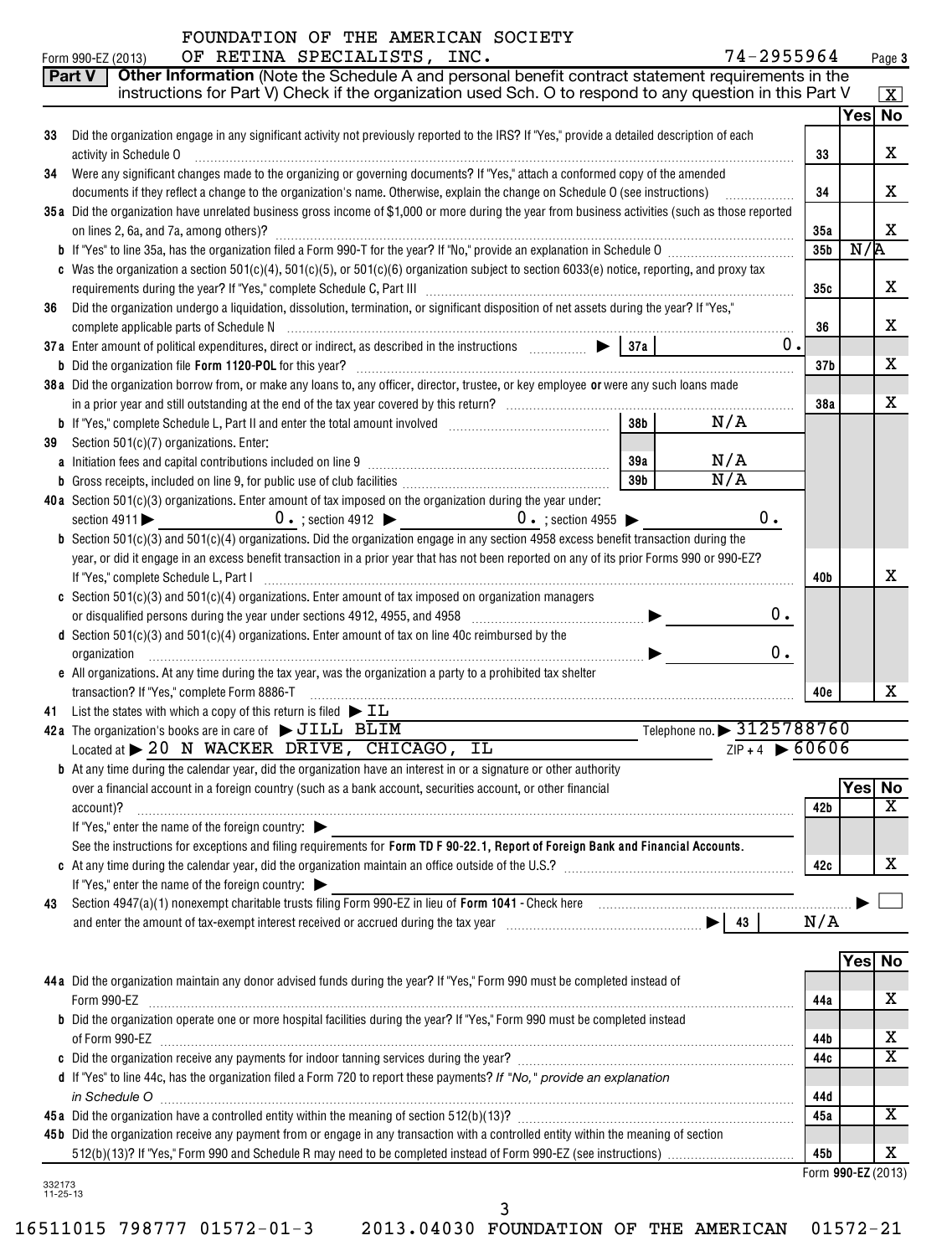|  | Form 990-EZ (2013) |  |
|--|--------------------|--|
|--|--------------------|--|

## Form 990-EZ (2013) Page OF RETINA SPECIALISTS, INC. 74-2955964 FOUNDATION OF THE AMERICAN SOCIETY

**4**

|                 |                                                                                                                                                                                                                                                                                     |                      |                                          |      |                                       |                                            |                  |                  | Yes No                  |
|-----------------|-------------------------------------------------------------------------------------------------------------------------------------------------------------------------------------------------------------------------------------------------------------------------------------|----------------------|------------------------------------------|------|---------------------------------------|--------------------------------------------|------------------|------------------|-------------------------|
|                 | Did the organization engage, directly or indirectly, in political campaign activities on behalf of or in opposition to candidates for public office?                                                                                                                                |                      |                                          |      |                                       |                                            |                  |                  |                         |
|                 |                                                                                                                                                                                                                                                                                     |                      |                                          |      |                                       |                                            | 46               |                  | x                       |
| Part VI         | Section 501(c)(3) organizations only                                                                                                                                                                                                                                                |                      |                                          |      |                                       |                                            |                  |                  |                         |
|                 | All section 501(c)(3) organizations must answer questions 47-49b and 52, and complete the tables for lines 50 and 51.                                                                                                                                                               |                      |                                          |      |                                       |                                            |                  |                  |                         |
|                 |                                                                                                                                                                                                                                                                                     |                      |                                          |      |                                       |                                            |                  | Yes              | <b>No</b>               |
| 47              | Did the organization engage in lobbying activities or have a section 501(h) election in effect during the tax year? If "Yes," complete Sch. C, Part II                                                                                                                              |                      |                                          |      |                                       |                                            | 47               |                  | $\overline{\textbf{X}}$ |
| 48              |                                                                                                                                                                                                                                                                                     |                      |                                          |      |                                       |                                            | 48               |                  | $\overline{\mathtt{x}}$ |
|                 |                                                                                                                                                                                                                                                                                     |                      |                                          |      |                                       |                                            | 49a              |                  | $\overline{\mathtt{x}}$ |
|                 |                                                                                                                                                                                                                                                                                     |                      |                                          |      |                                       |                                            | 49b              |                  |                         |
| 50              | Complete this table for the organization's five highest compensated employees (other than officers, directors, trustees and key employees) who each received more                                                                                                                   |                      |                                          |      |                                       |                                            |                  |                  |                         |
|                 | than \$100,000 of compensation from the organization. If there is none, enter "None."                                                                                                                                                                                               |                      |                                          |      |                                       |                                            |                  |                  |                         |
|                 | (a) Name and title of each employee                                                                                                                                                                                                                                                 |                      | (b) Average hours<br>per week devoted to |      | (C) Reportable<br>compensation (Forms | $(d)$ Health benefits,<br>contributions to |                  | (e) Estimated    |                         |
|                 |                                                                                                                                                                                                                                                                                     |                      | position                                 |      | W-2/1099-MISC)                        | employee benefit<br>plans, and deferred    | amount of other  |                  | compensation            |
|                 | <b>NONE</b>                                                                                                                                                                                                                                                                         |                      |                                          |      |                                       | compensation                               |                  |                  |                         |
|                 |                                                                                                                                                                                                                                                                                     |                      |                                          |      |                                       |                                            |                  |                  |                         |
|                 |                                                                                                                                                                                                                                                                                     |                      |                                          |      |                                       |                                            |                  |                  |                         |
|                 |                                                                                                                                                                                                                                                                                     |                      |                                          |      |                                       |                                            |                  |                  |                         |
|                 |                                                                                                                                                                                                                                                                                     |                      |                                          |      |                                       |                                            |                  |                  |                         |
|                 |                                                                                                                                                                                                                                                                                     |                      |                                          |      |                                       |                                            |                  |                  |                         |
|                 |                                                                                                                                                                                                                                                                                     |                      |                                          |      |                                       |                                            |                  |                  |                         |
|                 |                                                                                                                                                                                                                                                                                     |                      |                                          |      |                                       |                                            |                  |                  |                         |
|                 |                                                                                                                                                                                                                                                                                     |                      |                                          |      |                                       |                                            |                  |                  |                         |
|                 |                                                                                                                                                                                                                                                                                     |                      |                                          |      |                                       |                                            |                  |                  |                         |
| 51              | Complete this table for the organization's five highest compensated independent contractors who each received more than \$100,000 of compensation from the<br>NONE<br>organization. If there is none, enter "None."<br>(a) Name and business address of each independent contractor |                      |                                          |      | (b) Type of service                   |                                            |                  | (c) Compensation |                         |
|                 |                                                                                                                                                                                                                                                                                     |                      |                                          |      |                                       |                                            |                  |                  |                         |
|                 |                                                                                                                                                                                                                                                                                     |                      |                                          |      |                                       |                                            |                  |                  |                         |
|                 |                                                                                                                                                                                                                                                                                     |                      |                                          |      |                                       |                                            |                  |                  |                         |
|                 |                                                                                                                                                                                                                                                                                     |                      |                                          |      |                                       |                                            |                  |                  |                         |
|                 |                                                                                                                                                                                                                                                                                     |                      |                                          |      |                                       |                                            |                  |                  |                         |
|                 |                                                                                                                                                                                                                                                                                     |                      |                                          |      |                                       |                                            |                  |                  |                         |
|                 |                                                                                                                                                                                                                                                                                     |                      |                                          |      |                                       |                                            |                  |                  |                         |
|                 |                                                                                                                                                                                                                                                                                     |                      |                                          |      |                                       |                                            |                  |                  |                         |
|                 |                                                                                                                                                                                                                                                                                     |                      |                                          |      |                                       |                                            |                  |                  |                         |
|                 | d Total number of other independent contractors each receiving over \$100,000                                                                                                                                                                                                       |                      |                                          |      |                                       |                                            |                  |                  |                         |
| 52              | Did the organization complete Schedule A? Note. All section $501(c)(3)$ organizations and $4947(a)(1)$ nonexempt                                                                                                                                                                    |                      |                                          |      |                                       |                                            |                  |                  |                         |
|                 | charitable trusts must attach a completed Schedule A                                                                                                                                                                                                                                |                      |                                          |      |                                       |                                            | Yes              |                  | No                      |
|                 | Under penalties of perjury, I declare that I have examined this return, including accompanying schedules and statements, and to the best of my knowledge and belief, it is true, correct, and complete.<br>Declaration of prepare                                                   |                      |                                          |      |                                       |                                            |                  |                  |                         |
|                 |                                                                                                                                                                                                                                                                                     |                      |                                          |      |                                       |                                            |                  |                  |                         |
| Sign            | Signature of officer                                                                                                                                                                                                                                                                |                      |                                          |      |                                       | Date                                       |                  |                  |                         |
| <b>Here</b>     | SUBER HUANG, CHAIRMAN<br>Type or print name and title                                                                                                                                                                                                                               |                      |                                          |      |                                       |                                            |                  |                  |                         |
|                 |                                                                                                                                                                                                                                                                                     |                      |                                          |      |                                       |                                            |                  |                  |                         |
|                 | Print/Type preparer's name                                                                                                                                                                                                                                                          | Preparer's signature |                                          | Date | Check                                 | <b>PTIN</b><br>it.                         |                  |                  |                         |
| Paid            |                                                                                                                                                                                                                                                                                     |                      |                                          |      | self-employed                         |                                            |                  |                  |                         |
| Preparer        | MARGARET M. MCGINNIS                                                                                                                                                                                                                                                                |                      |                                          |      |                                       | P00284587                                  |                  |                  |                         |
| <b>Use Only</b> | Firm's name SELDEN FOX, LTD.<br>Firm's address > 619 ENTERPRISE DRIVE                                                                                                                                                                                                               |                      |                                          |      |                                       | Firm's EIN > 36-2985770                    |                  |                  |                         |
|                 | OAK BROOK, IL 60523-8835                                                                                                                                                                                                                                                            |                      |                                          |      | Phone no.                             | $630 - 954 - 1400$                         |                  |                  |                         |
|                 |                                                                                                                                                                                                                                                                                     |                      |                                          |      |                                       |                                            | $\mathbf{X}$ Yes |                  | No                      |
|                 |                                                                                                                                                                                                                                                                                     |                      |                                          |      |                                       |                                            |                  |                  |                         |

**990-EZ**  Form (2013)

332174 11-25-13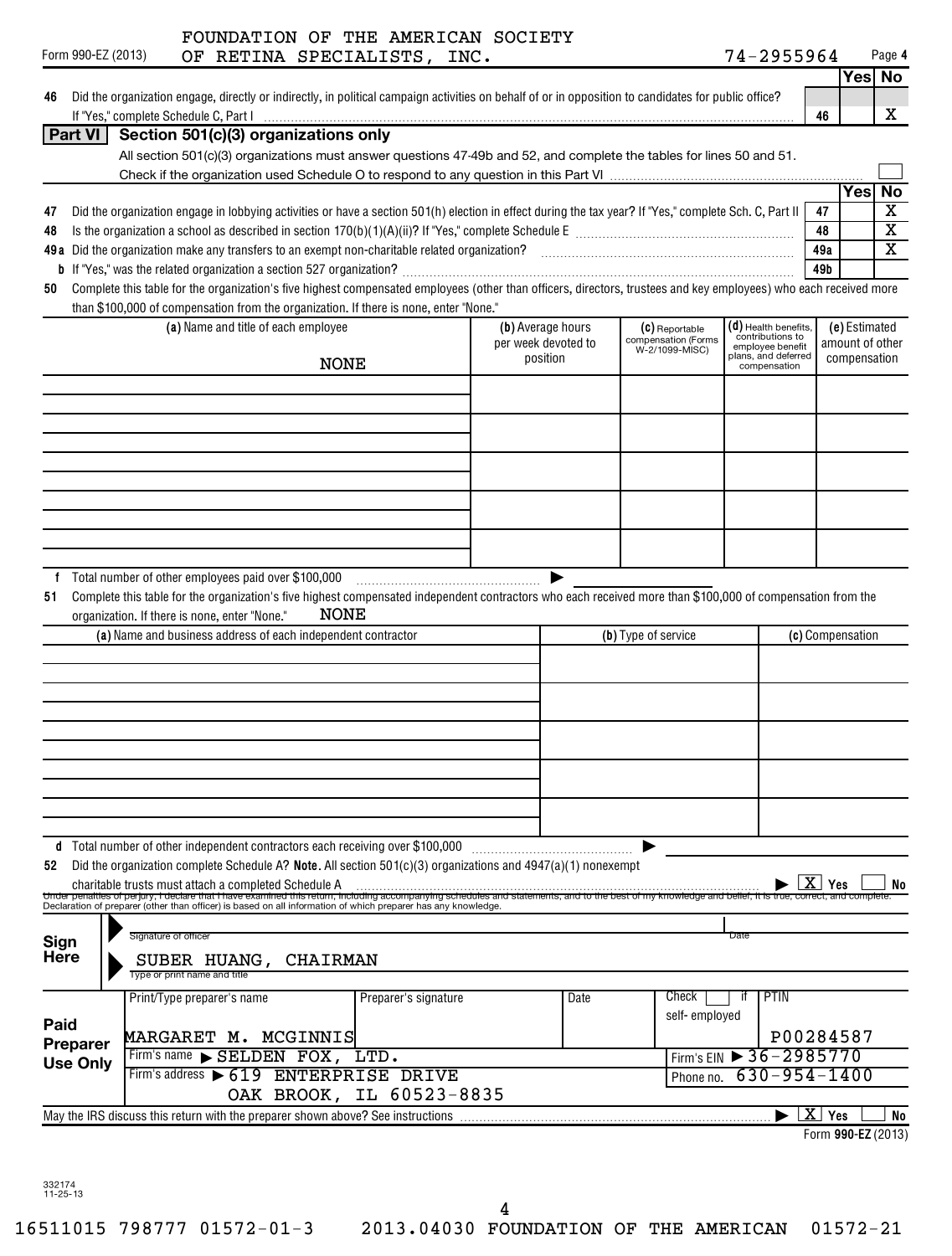| <b>SCHEDULE A</b><br>(Form 990 or 990-EZ)<br>Department of the Treasury<br>Internal Revenue Service |                                                                                                                                                                                                                           |                          |                                               | <b>Public Charity Status and Public Support</b><br>Complete if the organization is a section 501(c)(3) organization or a section<br>4947(a)(1) nonexempt charitable trust.<br>Attach to Form 990 or Form 990-EZ.<br>Information about Schedule A (Form 990 or 990-EZ) and its instructions is at $www.irs.gov/form990.$ |                                                                                                        |                                                        |     |    |         | OMB No. 1545-0047<br><b>Open to Public</b><br><b>Inspection</b> |                                        |        |                         |
|-----------------------------------------------------------------------------------------------------|---------------------------------------------------------------------------------------------------------------------------------------------------------------------------------------------------------------------------|--------------------------|-----------------------------------------------|-------------------------------------------------------------------------------------------------------------------------------------------------------------------------------------------------------------------------------------------------------------------------------------------------------------------------|--------------------------------------------------------------------------------------------------------|--------------------------------------------------------|-----|----|---------|-----------------------------------------------------------------|----------------------------------------|--------|-------------------------|
|                                                                                                     |                                                                                                                                                                                                                           | Name of the organization |                                               | FOUNDATION OF THE AMERICAN SOCIETY                                                                                                                                                                                                                                                                                      |                                                                                                        |                                                        |     |    |         |                                                                 | <b>Employer identification number</b>  |        |                         |
| Part I                                                                                              |                                                                                                                                                                                                                           |                          |                                               | OF RETINA SPECIALISTS, INC.<br>Reason for Public Charity Status (All organizations must complete this part.) See instructions.                                                                                                                                                                                          |                                                                                                        |                                                        |     |    |         |                                                                 | 74-2955964                             |        |                         |
|                                                                                                     |                                                                                                                                                                                                                           |                          |                                               |                                                                                                                                                                                                                                                                                                                         |                                                                                                        |                                                        |     |    |         |                                                                 |                                        |        |                         |
| 1                                                                                                   |                                                                                                                                                                                                                           |                          |                                               | The organization is not a private foundation because it is: (For lines 1 through 11, check only one box.)                                                                                                                                                                                                               |                                                                                                        |                                                        |     |    |         |                                                                 |                                        |        |                         |
| 2                                                                                                   |                                                                                                                                                                                                                           |                          |                                               | A church, convention of churches, or association of churches described in section 170(b)(1)(A)(i).                                                                                                                                                                                                                      |                                                                                                        |                                                        |     |    |         |                                                                 |                                        |        |                         |
| 3                                                                                                   |                                                                                                                                                                                                                           |                          |                                               | A school described in section 170(b)(1)(A)(ii). (Attach Schedule E.)<br>A hospital or a cooperative hospital service organization described in section 170(b)(1)(A)(iii).                                                                                                                                               |                                                                                                        |                                                        |     |    |         |                                                                 |                                        |        |                         |
| 4                                                                                                   |                                                                                                                                                                                                                           |                          |                                               | A medical research organization operated in conjunction with a hospital described in section 170(b)(1)(A)(iii). Enter the hospital's name,                                                                                                                                                                              |                                                                                                        |                                                        |     |    |         |                                                                 |                                        |        |                         |
|                                                                                                     |                                                                                                                                                                                                                           | city, and state:         |                                               |                                                                                                                                                                                                                                                                                                                         |                                                                                                        |                                                        |     |    |         |                                                                 |                                        |        |                         |
| 5                                                                                                   |                                                                                                                                                                                                                           |                          |                                               | An organization operated for the benefit of a college or university owned or operated by a governmental unit described in                                                                                                                                                                                               |                                                                                                        |                                                        |     |    |         |                                                                 |                                        |        |                         |
|                                                                                                     |                                                                                                                                                                                                                           |                          | section 170(b)(1)(A)(iv). (Complete Part II.) |                                                                                                                                                                                                                                                                                                                         |                                                                                                        |                                                        |     |    |         |                                                                 |                                        |        |                         |
| 6                                                                                                   |                                                                                                                                                                                                                           |                          |                                               | A federal, state, or local government or governmental unit described in section 170(b)(1)(A)(v).                                                                                                                                                                                                                        |                                                                                                        |                                                        |     |    |         |                                                                 |                                        |        |                         |
| $\overline{7}$                                                                                      |                                                                                                                                                                                                                           |                          |                                               | An organization that normally receives a substantial part of its support from a governmental unit or from the general public described in                                                                                                                                                                               |                                                                                                        |                                                        |     |    |         |                                                                 |                                        |        |                         |
|                                                                                                     |                                                                                                                                                                                                                           |                          | section 170(b)(1)(A)(vi). (Complete Part II.) |                                                                                                                                                                                                                                                                                                                         |                                                                                                        |                                                        |     |    |         |                                                                 |                                        |        |                         |
| 8                                                                                                   |                                                                                                                                                                                                                           |                          |                                               |                                                                                                                                                                                                                                                                                                                         |                                                                                                        |                                                        |     |    |         |                                                                 |                                        |        |                         |
| 9                                                                                                   | A community trust described in section 170(b)(1)(A)(vi). (Complete Part II.)<br>An organization that normally receives: (1) more than 33 1/3% of its support from contributions, membership fees, and gross receipts from |                          |                                               |                                                                                                                                                                                                                                                                                                                         |                                                                                                        |                                                        |     |    |         |                                                                 |                                        |        |                         |
|                                                                                                     | activities related to its exempt functions - subject to certain exceptions, and (2) no more than 33 1/3% of its support from gross investment                                                                             |                          |                                               |                                                                                                                                                                                                                                                                                                                         |                                                                                                        |                                                        |     |    |         |                                                                 |                                        |        |                         |
|                                                                                                     |                                                                                                                                                                                                                           |                          |                                               | income and unrelated business taxable income (less section 511 tax) from businesses acquired by the organization after June 30, 1975.                                                                                                                                                                                   |                                                                                                        |                                                        |     |    |         |                                                                 |                                        |        |                         |
|                                                                                                     |                                                                                                                                                                                                                           |                          | See section 509(a)(2). (Complete Part III.)   |                                                                                                                                                                                                                                                                                                                         |                                                                                                        |                                                        |     |    |         |                                                                 |                                        |        |                         |
| 10                                                                                                  |                                                                                                                                                                                                                           |                          |                                               | An organization organized and operated exclusively to test for public safety. See section 509(a)(4).                                                                                                                                                                                                                    |                                                                                                        |                                                        |     |    |         |                                                                 |                                        |        |                         |
| 11                                                                                                  | <u>x</u>                                                                                                                                                                                                                  |                          |                                               | An organization organized and operated exclusively for the benefit of, to perform the functions of, or to carry out the purposes of one or                                                                                                                                                                              |                                                                                                        |                                                        |     |    |         |                                                                 |                                        |        |                         |
|                                                                                                     |                                                                                                                                                                                                                           |                          |                                               | more publicly supported organizations described in section 509(a)(1) or section 509(a)(2). See section 509(a)(3). Check the box that                                                                                                                                                                                    |                                                                                                        |                                                        |     |    |         |                                                                 |                                        |        |                         |
|                                                                                                     |                                                                                                                                                                                                                           |                          |                                               | describes the type of supporting organization and complete lines 11e through 11h.                                                                                                                                                                                                                                       |                                                                                                        |                                                        |     |    |         |                                                                 |                                        |        |                         |
|                                                                                                     |                                                                                                                                                                                                                           | $a \perp X$ Type I       | $\mathbf{b}$ $\Box$ Type II                   |                                                                                                                                                                                                                                                                                                                         |                                                                                                        | $\mathbf{c}$ $\Box$ Type III - Functionally integrated |     |    | d L     |                                                                 | Type III - Non-functionally integrated |        |                         |
|                                                                                                     | $e^{\sqrt{X}}$                                                                                                                                                                                                            |                          |                                               | By checking this box, I certify that the organization is not controlled directly or indirectly by one or more disqualified persons other than                                                                                                                                                                           |                                                                                                        |                                                        |     |    |         |                                                                 |                                        |        |                         |
|                                                                                                     |                                                                                                                                                                                                                           |                          |                                               | foundation managers and other than one or more publicly supported organizations described in section 509(a)(1) or section 509(a)(2).                                                                                                                                                                                    |                                                                                                        |                                                        |     |    |         |                                                                 |                                        |        |                         |
| f                                                                                                   |                                                                                                                                                                                                                           |                          |                                               | If the organization received a written determination from the IRS that it is a Type I, Type II, or Type III                                                                                                                                                                                                             |                                                                                                        |                                                        |     |    |         |                                                                 |                                        |        |                         |
|                                                                                                     |                                                                                                                                                                                                                           |                          | supporting organization, check this box       |                                                                                                                                                                                                                                                                                                                         |                                                                                                        |                                                        |     |    |         |                                                                 |                                        |        |                         |
| g                                                                                                   |                                                                                                                                                                                                                           |                          |                                               | Since August 17, 2006, has the organization accepted any gift or contribution from any of the following persons?                                                                                                                                                                                                        |                                                                                                        |                                                        |     |    |         |                                                                 |                                        |        |                         |
|                                                                                                     |                                                                                                                                                                                                                           | (i)                      |                                               | A person who directly or indirectly controls, either alone or together with persons described in (ii) and (iii) below,                                                                                                                                                                                                  |                                                                                                        |                                                        |     |    |         |                                                                 |                                        | Yes    | No                      |
|                                                                                                     |                                                                                                                                                                                                                           |                          |                                               |                                                                                                                                                                                                                                                                                                                         |                                                                                                        |                                                        |     |    |         |                                                                 | 11g(i)                                 |        | x                       |
|                                                                                                     |                                                                                                                                                                                                                           |                          |                                               |                                                                                                                                                                                                                                                                                                                         |                                                                                                        |                                                        |     |    |         |                                                                 | 11g(ii)                                |        | $\overline{\mathtt{x}}$ |
|                                                                                                     |                                                                                                                                                                                                                           |                          |                                               |                                                                                                                                                                                                                                                                                                                         |                                                                                                        |                                                        |     |    |         |                                                                 | 11g(iii)                               |        | x                       |
| h                                                                                                   |                                                                                                                                                                                                                           |                          |                                               | Provide the following information about the supported organization(s).                                                                                                                                                                                                                                                  |                                                                                                        |                                                        |     |    |         |                                                                 |                                        |        |                         |
|                                                                                                     |                                                                                                                                                                                                                           |                          |                                               |                                                                                                                                                                                                                                                                                                                         |                                                                                                        |                                                        |     |    |         |                                                                 |                                        |        |                         |
|                                                                                                     |                                                                                                                                                                                                                           | (i) Name of supported    | $(ii)$ EIN                                    | (vi) is the<br>$(iv)$ is the organization $(v)$ Did you notify the<br>(iii) Type of organization<br>(vii) Amount of monetary<br>organizátion in col.<br>in col. (i) listed in your<br>organization in col.                                                                                                              |                                                                                                        |                                                        |     |    |         |                                                                 |                                        |        |                         |
|                                                                                                     | organization                                                                                                                                                                                                              |                          |                                               | above or IRC section                                                                                                                                                                                                                                                                                                    | (described on lines 1-9<br>(i) organized in the $U.S.?$<br>(i) of your support?<br>governing document? |                                                        |     |    | support |                                                                 |                                        |        |                         |
|                                                                                                     |                                                                                                                                                                                                                           |                          |                                               | (see instructions))                                                                                                                                                                                                                                                                                                     | Yes                                                                                                    | No                                                     | Yes | No | Yes     | No                                                              |                                        |        |                         |
|                                                                                                     |                                                                                                                                                                                                                           | <b>AMERICAN</b>          |                                               |                                                                                                                                                                                                                                                                                                                         |                                                                                                        |                                                        |     |    |         |                                                                 |                                        |        |                         |
|                                                                                                     |                                                                                                                                                                                                                           |                          | SOCIETY OF R74-2251032                        | 9                                                                                                                                                                                                                                                                                                                       | Χ                                                                                                      |                                                        | х   |    | х       |                                                                 |                                        | 7,775. |                         |

| LHA For Paperwork Reduction Act Notice, see the Instructions for |
|------------------------------------------------------------------|
| Form 990 or 990-EZ.                                              |

**Schedule A (Form 990 or 990-EZ) 2013**

332021 09-25-13

**Total**

1 7,775.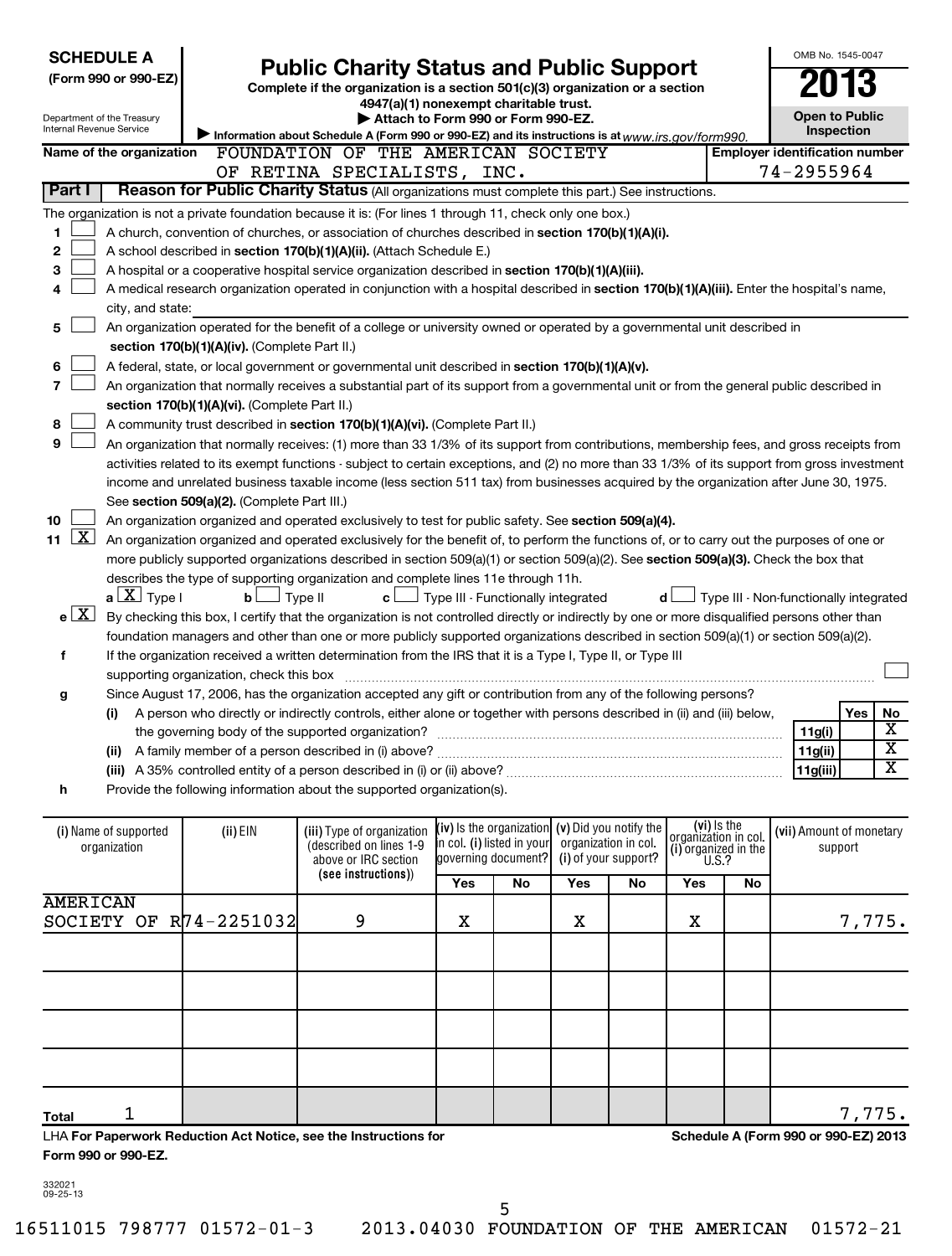#### Schedule A (Form 990 or 990-EZ) 2013

| $Dor+II$ | $P_{11}$ |  |
|----------|----------|--|

(Complete only if you checked the box on line 5, 7, or 8 of Part I or if the organization failed to qualify under Part III. If the organization fails to qualify under the tests listed below, please complete Part III.) Part II | Support Schedule for Organizations Described in Sections 170(b)(1)(A)(iv) and 170(b)(1)(A)(vi)

| Calendar year (or fiscal year beginning in) $\blacktriangleright$                                                                                                                                                              | (a) 2009 | (b) 2010 | $(c)$ 2011 | $(d)$ 2012 | (e) 2013 | (f) Total                            |
|--------------------------------------------------------------------------------------------------------------------------------------------------------------------------------------------------------------------------------|----------|----------|------------|------------|----------|--------------------------------------|
| <b>1</b> Gifts, grants, contributions, and                                                                                                                                                                                     |          |          |            |            |          |                                      |
| membership fees received. (Do not                                                                                                                                                                                              |          |          |            |            |          |                                      |
| include any "unusual grants.")                                                                                                                                                                                                 |          |          |            |            |          |                                      |
| 2 Tax revenues levied for the organ-                                                                                                                                                                                           |          |          |            |            |          |                                      |
| ization's benefit and either paid to                                                                                                                                                                                           |          |          |            |            |          |                                      |
| or expended on its behalf                                                                                                                                                                                                      |          |          |            |            |          |                                      |
| 3 The value of services or facilities                                                                                                                                                                                          |          |          |            |            |          |                                      |
| furnished by a governmental unit to                                                                                                                                                                                            |          |          |            |            |          |                                      |
| the organization without charge                                                                                                                                                                                                |          |          |            |            |          |                                      |
| <b>4 Total.</b> Add lines 1 through 3                                                                                                                                                                                          |          |          |            |            |          |                                      |
| 5 The portion of total contributions                                                                                                                                                                                           |          |          |            |            |          |                                      |
| by each person (other than a                                                                                                                                                                                                   |          |          |            |            |          |                                      |
| governmental unit or publicly                                                                                                                                                                                                  |          |          |            |            |          |                                      |
| supported organization) included                                                                                                                                                                                               |          |          |            |            |          |                                      |
| on line 1 that exceeds 2% of the                                                                                                                                                                                               |          |          |            |            |          |                                      |
| amount shown on line 11,                                                                                                                                                                                                       |          |          |            |            |          |                                      |
| column (f)                                                                                                                                                                                                                     |          |          |            |            |          |                                      |
| 6 Public support. Subtract line 5 from line 4.                                                                                                                                                                                 |          |          |            |            |          |                                      |
| <b>Section B. Total Support</b>                                                                                                                                                                                                |          |          |            |            |          |                                      |
| Calendar year (or fiscal year beginning in) $\blacktriangleright$                                                                                                                                                              | (a) 2009 | (b) 2010 | $(c)$ 2011 | $(d)$ 2012 | (e) 2013 | (f) Total                            |
| 7 Amounts from line 4                                                                                                                                                                                                          |          |          |            |            |          |                                      |
| Gross income from interest,<br>8                                                                                                                                                                                               |          |          |            |            |          |                                      |
| dividends, payments received on                                                                                                                                                                                                |          |          |            |            |          |                                      |
| securities loans, rents, royalties                                                                                                                                                                                             |          |          |            |            |          |                                      |
| and income from similar sources                                                                                                                                                                                                |          |          |            |            |          |                                      |
| Net income from unrelated business<br>9                                                                                                                                                                                        |          |          |            |            |          |                                      |
| activities, whether or not the                                                                                                                                                                                                 |          |          |            |            |          |                                      |
| business is regularly carried on                                                                                                                                                                                               |          |          |            |            |          |                                      |
| 10 Other income. Do not include gain                                                                                                                                                                                           |          |          |            |            |          |                                      |
| or loss from the sale of capital                                                                                                                                                                                               |          |          |            |            |          |                                      |
| assets (Explain in Part IV.)                                                                                                                                                                                                   |          |          |            |            |          |                                      |
| 11 Total support. Add lines 7 through 10                                                                                                                                                                                       |          |          |            |            |          |                                      |
| <b>12</b> Gross receipts from related activities, etc. (see instructions)                                                                                                                                                      |          |          |            |            | 12       |                                      |
| 13 First five years. If the Form 990 is for the organization's first, second, third, fourth, or fifth tax year as a section 501(c)(3)                                                                                          |          |          |            |            |          |                                      |
|                                                                                                                                                                                                                                |          |          |            |            |          |                                      |
| <b>Section C. Computation of Public Support Percentage</b>                                                                                                                                                                     |          |          |            |            |          |                                      |
|                                                                                                                                                                                                                                |          |          |            |            | 14       | %                                    |
|                                                                                                                                                                                                                                |          |          |            |            | 15       | %                                    |
| 16a 33 1/3% support test - 2013. If the organization did not check the box on line 13, and line 14 is 33 1/3% or more, check this box and                                                                                      |          |          |            |            |          |                                      |
|                                                                                                                                                                                                                                |          |          |            |            |          |                                      |
| b 33 1/3% support test - 2012. If the organization did not check a box on line 13 or 16a, and line 15 is 33 1/3% or more, check this box                                                                                       |          |          |            |            |          |                                      |
| and stop here. The organization qualifies as a publicly supported organization [11] manuscription [11] and stop here. The organization [11] and stop here. The organization [11] and stop here. The organization [11] and stop |          |          |            |            |          |                                      |
| 17a 10% -facts-and-circumstances test - 2013. If the organization did not check a box on line 13, 16a, or 16b, and line 14 is 10% or more,                                                                                     |          |          |            |            |          |                                      |
| and if the organization meets the "facts-and-circumstances" test, check this box and stop here. Explain in Part IV how the organization                                                                                        |          |          |            |            |          |                                      |
|                                                                                                                                                                                                                                |          |          |            |            |          |                                      |
| b 10% -facts-and-circumstances test - 2012. If the organization did not check a box on line 13, 16a, 16b, or 17a, and line 15 is 10% or                                                                                        |          |          |            |            |          |                                      |
| more, and if the organization meets the "facts-and-circumstances" test, check this box and stop here. Explain in Part IV how the                                                                                               |          |          |            |            |          |                                      |
| organization meets the "facts-and-circumstances" test. The organization qualifies as a publicly supported organization                                                                                                         |          |          |            |            |          |                                      |
| 18 Private foundation. If the organization did not check a box on line 13, 16a, 16b, 17a, or 17b, check this box and see instructions                                                                                          |          |          |            |            |          | Schodule A (Form 990 or 990-F7) 2013 |

**Schedule A (Form 990 or 990-EZ) 2013**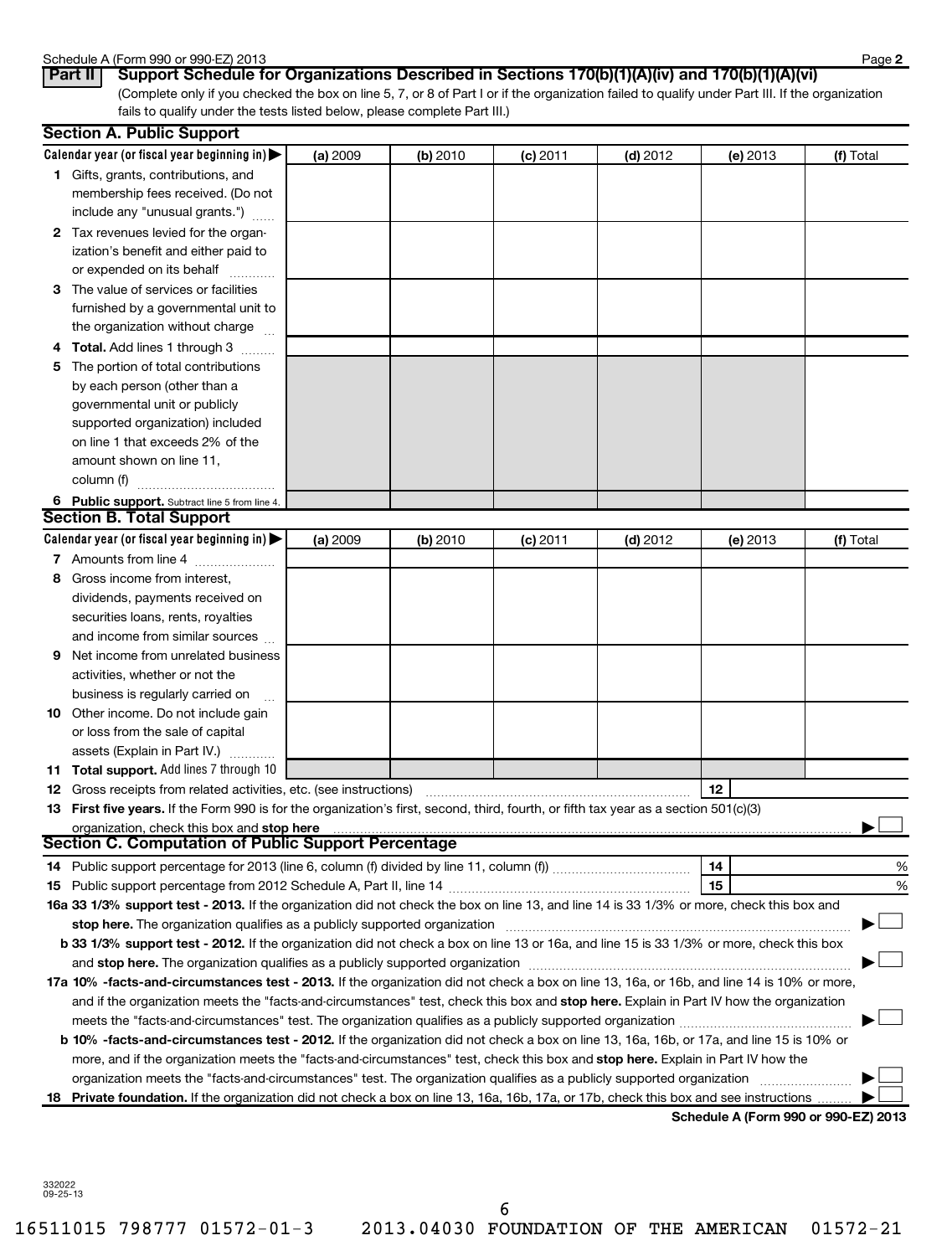# **Part III Support Schedule for Organizations Described in Section 509(a)(2)**

(Complete only if you checked the box on line 9 of Part I or if the organization failed to qualify under Part II. If the organization fails to qualify under the tests listed below, please complete Part II.)

| <b>Section A. Public Support</b>                                                                                                                                                                                               |          |          |            |            |          |                                      |
|--------------------------------------------------------------------------------------------------------------------------------------------------------------------------------------------------------------------------------|----------|----------|------------|------------|----------|--------------------------------------|
| Calendar year (or fiscal year beginning in)                                                                                                                                                                                    | (a) 2009 | (b) 2010 | (c) 2011   | $(d)$ 2012 | (e) 2013 | (f) Total                            |
| 1 Gifts, grants, contributions, and                                                                                                                                                                                            |          |          |            |            |          |                                      |
| membership fees received. (Do not                                                                                                                                                                                              |          |          |            |            |          |                                      |
| include any "unusual grants.")                                                                                                                                                                                                 |          |          |            |            |          |                                      |
| <b>2</b> Gross receipts from admissions,<br>merchandise sold or services per-<br>formed, or facilities furnished in<br>any activity that is related to the<br>organization's tax-exempt purpose                                |          |          |            |            |          |                                      |
| 3 Gross receipts from activities that<br>are not an unrelated trade or bus-                                                                                                                                                    |          |          |            |            |          |                                      |
| iness under section 513                                                                                                                                                                                                        |          |          |            |            |          |                                      |
| 4 Tax revenues levied for the organ-<br>ization's benefit and either paid to<br>or expended on its behalf                                                                                                                      |          |          |            |            |          |                                      |
| 5 The value of services or facilities                                                                                                                                                                                          |          |          |            |            |          |                                      |
| furnished by a governmental unit to<br>the organization without charge                                                                                                                                                         |          |          |            |            |          |                                      |
| <b>6 Total.</b> Add lines 1 through 5                                                                                                                                                                                          |          |          |            |            |          |                                      |
| 7a Amounts included on lines 1, 2, and<br>3 received from disqualified persons                                                                                                                                                 |          |          |            |            |          |                                      |
| <b>b</b> Amounts included on lines 2 and 3 received<br>from other than disqualified persons that<br>exceed the greater of \$5,000 or 1% of the<br>amount on line 13 for the year                                               |          |          |            |            |          |                                      |
| c Add lines 7a and 7b                                                                                                                                                                                                          |          |          |            |            |          |                                      |
| 8 Public support (Subtract line 7c from line 6.)                                                                                                                                                                               |          |          |            |            |          |                                      |
| <b>Section B. Total Support</b>                                                                                                                                                                                                |          |          |            |            |          |                                      |
| Calendar year (or fiscal year beginning in)                                                                                                                                                                                    | (a) 2009 | (b) 2010 | $(c)$ 2011 | $(d)$ 2012 | (e) 2013 | (f) Total                            |
| <b>9</b> Amounts from line 6                                                                                                                                                                                                   |          |          |            |            |          |                                      |
| <b>10a</b> Gross income from interest,<br>dividends, payments received on<br>securities loans, rents, royalties<br>and income from similar sources                                                                             |          |          |            |            |          |                                      |
| <b>b</b> Unrelated business taxable income                                                                                                                                                                                     |          |          |            |            |          |                                      |
| (less section 511 taxes) from businesses<br>acquired after June 30, 1975<br>$\overline{\phantom{a}}$                                                                                                                           |          |          |            |            |          |                                      |
| c Add lines 10a and 10b                                                                                                                                                                                                        |          |          |            |            |          |                                      |
| <b>11</b> Net income from unrelated business<br>activities not included in line 10b,<br>whether or not the business is<br>regularly carried on                                                                                 |          |          |            |            |          |                                      |
| 12 Other income. Do not include gain<br>or loss from the sale of capital<br>assets (Explain in Part IV.)                                                                                                                       |          |          |            |            |          |                                      |
| <b>13</b> Total support. (Add lines 9, 10c, 11, and 12.)                                                                                                                                                                       |          |          |            |            |          |                                      |
| 14 First five years. If the Form 990 is for the organization's first, second, third, fourth, or fifth tax year as a section 501(c)(3) organization,                                                                            |          |          |            |            |          |                                      |
| check this box and stop here with the content of the content of the state of the content of the state of the state of the content of the content of the content of the content of the content of the content of the content of |          |          |            |            |          |                                      |
| <b>Section C. Computation of Public Support Percentage</b>                                                                                                                                                                     |          |          |            |            |          |                                      |
|                                                                                                                                                                                                                                |          |          |            |            | 15       | %                                    |
|                                                                                                                                                                                                                                |          |          |            |            | 16       | %                                    |
| Section D. Computation of Investment Income Percentage                                                                                                                                                                         |          |          |            |            |          |                                      |
|                                                                                                                                                                                                                                |          |          |            |            | 17<br>18 | %                                    |
| 18 Investment income percentage from 2012 Schedule A, Part III, line 17<br>19a 33 1/3% support tests - 2013. If the organization did not check the box on line 14, and line 15 is more than 33 1/3%, and line 17 is not        |          |          |            |            |          | %                                    |
|                                                                                                                                                                                                                                |          |          |            |            |          |                                      |
| more than 33 1/3%, check this box and stop here. The organization qualifies as a publicly supported organization                                                                                                               |          |          |            |            |          |                                      |
| b 33 1/3% support tests - 2012. If the organization did not check a box on line 14 or line 19a, and line 16 is more than 33 1/3%, and                                                                                          |          |          |            |            |          |                                      |
| line 18 is not more than 33 1/3%, check this box and stop here. The organization qualifies as a publicly supported organization                                                                                                |          |          |            |            |          |                                      |
| 20<br>332023 09-25-13                                                                                                                                                                                                          |          |          |            |            |          | Schedule A (Form 990 or 990-EZ) 2013 |
|                                                                                                                                                                                                                                |          |          | 7          |            |          |                                      |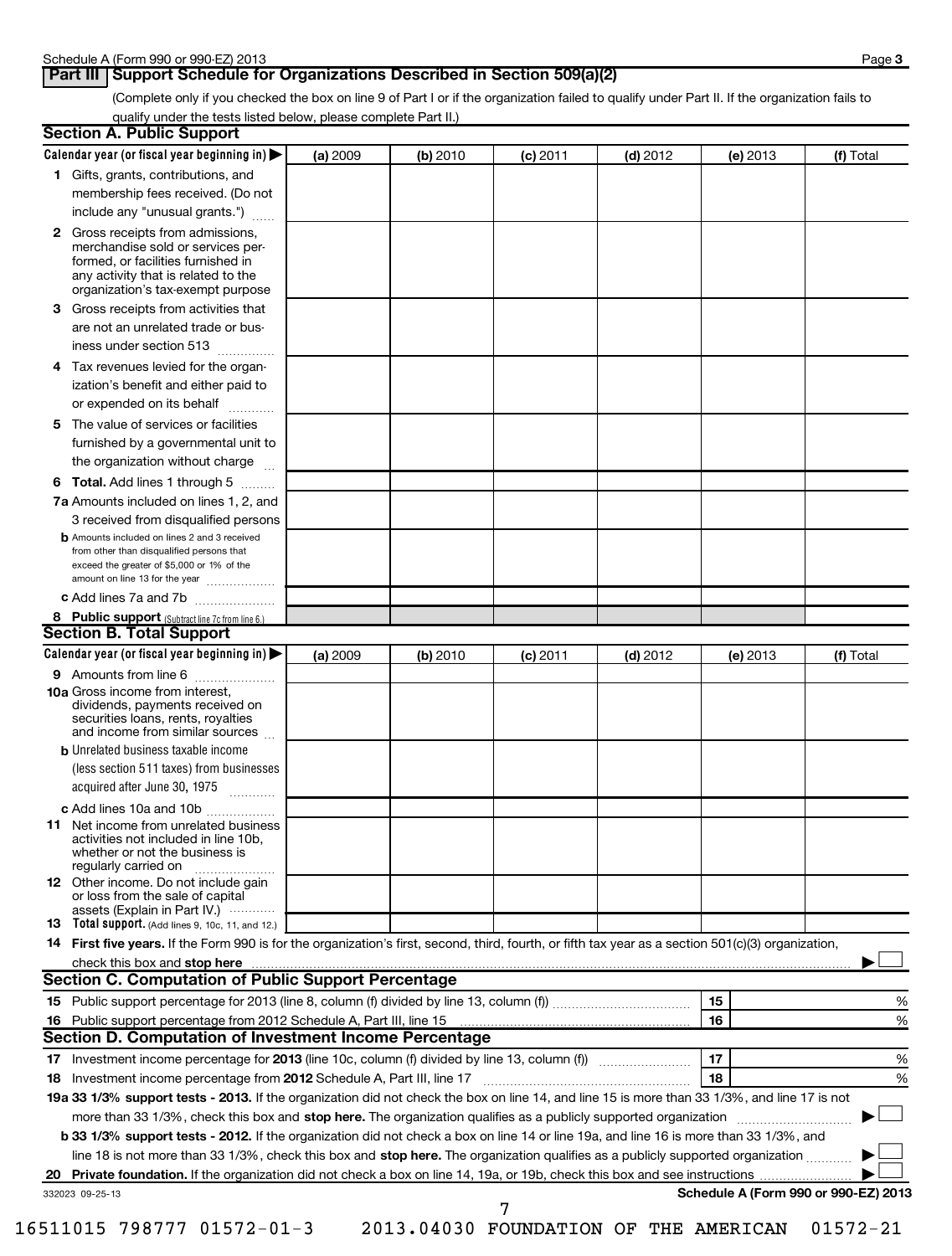|                 | Schedule A (Form 990 or 990-EZ) 2013 OF RETINA SPECIALISTS, INC.            |   |                                                                                                                                   | 74-2955964 Page 4 |
|-----------------|-----------------------------------------------------------------------------|---|-----------------------------------------------------------------------------------------------------------------------------------|-------------------|
| <b>Part IV</b>  |                                                                             |   | Supplemental Information. Provide the explanations required by Part II, line 10; Part II, line 17a or 17b; and Part III, line 12. |                   |
|                 | Also complete this part for any additional information. (See instructions). |   |                                                                                                                                   |                   |
|                 |                                                                             |   |                                                                                                                                   |                   |
|                 |                                                                             |   |                                                                                                                                   |                   |
|                 |                                                                             |   |                                                                                                                                   |                   |
|                 |                                                                             |   |                                                                                                                                   |                   |
|                 |                                                                             |   |                                                                                                                                   |                   |
|                 |                                                                             |   |                                                                                                                                   |                   |
|                 |                                                                             |   |                                                                                                                                   |                   |
|                 |                                                                             |   |                                                                                                                                   |                   |
|                 |                                                                             |   |                                                                                                                                   |                   |
|                 |                                                                             |   |                                                                                                                                   |                   |
|                 |                                                                             |   |                                                                                                                                   |                   |
|                 |                                                                             |   |                                                                                                                                   |                   |
|                 |                                                                             |   |                                                                                                                                   |                   |
|                 |                                                                             |   |                                                                                                                                   |                   |
|                 |                                                                             |   |                                                                                                                                   |                   |
|                 |                                                                             |   |                                                                                                                                   |                   |
|                 |                                                                             |   |                                                                                                                                   |                   |
|                 |                                                                             |   |                                                                                                                                   |                   |
|                 |                                                                             |   |                                                                                                                                   |                   |
|                 |                                                                             |   |                                                                                                                                   |                   |
|                 |                                                                             |   |                                                                                                                                   |                   |
|                 |                                                                             |   |                                                                                                                                   |                   |
|                 |                                                                             |   |                                                                                                                                   |                   |
|                 |                                                                             |   |                                                                                                                                   |                   |
|                 |                                                                             |   |                                                                                                                                   |                   |
|                 |                                                                             |   |                                                                                                                                   |                   |
|                 |                                                                             |   |                                                                                                                                   |                   |
|                 |                                                                             |   |                                                                                                                                   |                   |
|                 |                                                                             |   |                                                                                                                                   |                   |
|                 |                                                                             |   |                                                                                                                                   |                   |
|                 |                                                                             |   |                                                                                                                                   |                   |
|                 |                                                                             |   |                                                                                                                                   |                   |
|                 |                                                                             |   |                                                                                                                                   |                   |
|                 |                                                                             |   |                                                                                                                                   |                   |
|                 |                                                                             |   |                                                                                                                                   |                   |
|                 |                                                                             |   |                                                                                                                                   |                   |
|                 |                                                                             |   |                                                                                                                                   |                   |
|                 |                                                                             |   |                                                                                                                                   |                   |
|                 |                                                                             |   |                                                                                                                                   |                   |
|                 |                                                                             |   |                                                                                                                                   |                   |
|                 |                                                                             |   |                                                                                                                                   |                   |
|                 |                                                                             |   |                                                                                                                                   |                   |
|                 |                                                                             |   |                                                                                                                                   |                   |
| 332024 09-25-13 |                                                                             |   | Schedule A (Form 990 or 990-EZ) 2013                                                                                              |                   |
|                 |                                                                             | 8 |                                                                                                                                   |                   |
|                 |                                                                             |   | 16511015 798777 01572-01-3 2013.04030 FOUNDATION OF THE AMERICAN                                                                  | $01572 - 21$      |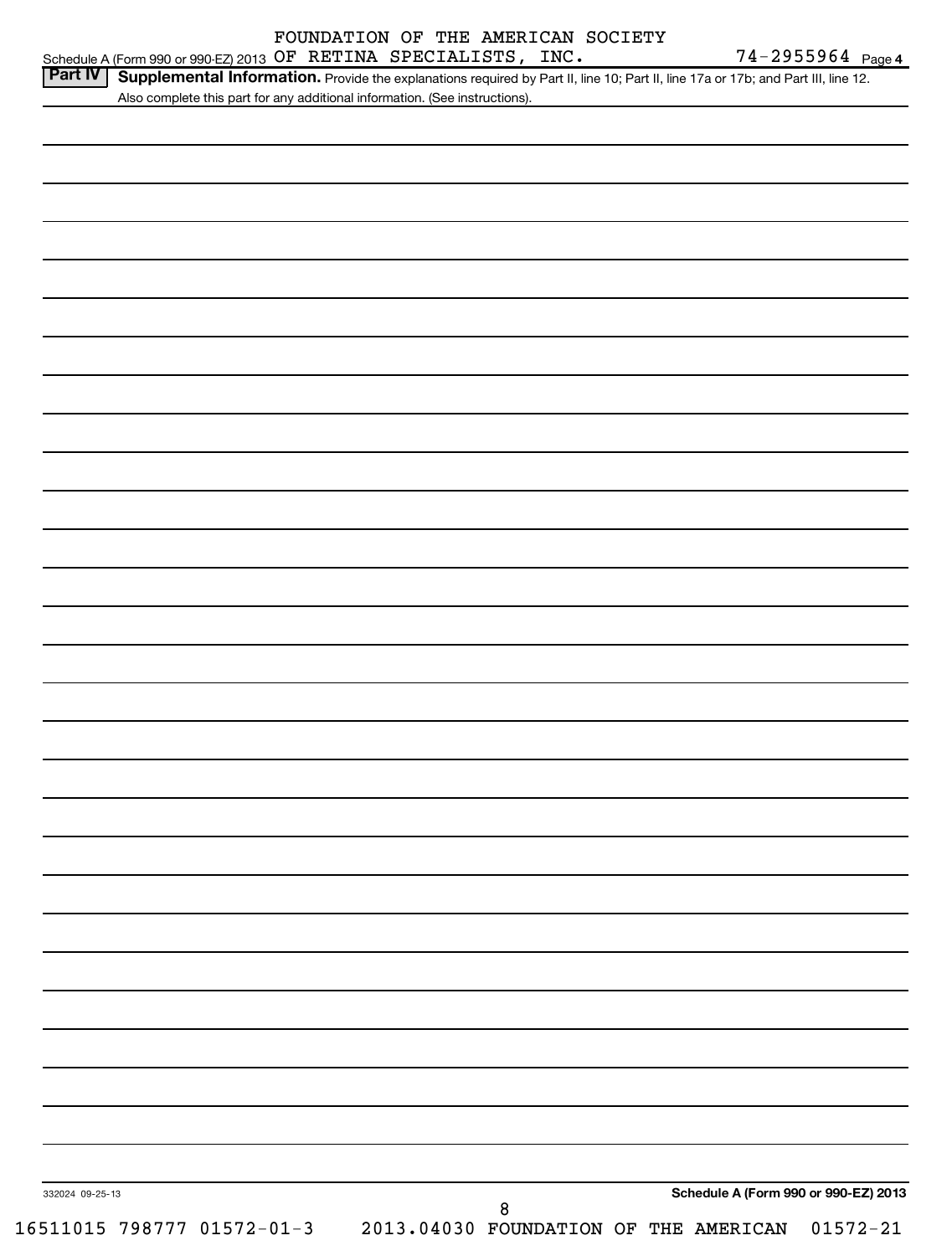| <b>SCHEDULE G</b>                                                                        |                                                                                                                                                                                                                                                                                          | <b>Supplemental Information Regarding Fundraising or Gaming Activities</b>                                                                                                                                                                                                                                                                                                                               |     |    |                                                                            |                                                         |            | OMB No. 1545-0047                    |
|------------------------------------------------------------------------------------------|------------------------------------------------------------------------------------------------------------------------------------------------------------------------------------------------------------------------------------------------------------------------------------------|----------------------------------------------------------------------------------------------------------------------------------------------------------------------------------------------------------------------------------------------------------------------------------------------------------------------------------------------------------------------------------------------------------|-----|----|----------------------------------------------------------------------------|---------------------------------------------------------|------------|--------------------------------------|
| (Form 990 or 990-EZ)                                                                     |                                                                                                                                                                                                                                                                                          | Complete if the organization answered "Yes" to Form 990, Part IV, lines 17, 18, or 19, or if the                                                                                                                                                                                                                                                                                                         |     |    |                                                                            |                                                         |            |                                      |
| Department of the Treasury<br>Internal Revenue Service                                   |                                                                                                                                                                                                                                                                                          | organization entered more than \$15,000 on Form 990-EZ, line 6a.<br>Attach to Form 990 or Form 990-EZ.                                                                                                                                                                                                                                                                                                   |     |    |                                                                            |                                                         |            | <b>Open To Public</b>                |
| Name of the organization                                                                 | Information about Schedule G (Form 990 or 990-EZ) and its instructions is at www.jrs.gov/form 990                                                                                                                                                                                        | Inspection<br><b>Employer identification number</b>                                                                                                                                                                                                                                                                                                                                                      |     |    |                                                                            |                                                         |            |                                      |
|                                                                                          |                                                                                                                                                                                                                                                                                          | FOUNDATION OF THE AMERICAN SOCIETY<br>OF RETINA SPECIALISTS, INC.                                                                                                                                                                                                                                                                                                                                        |     |    |                                                                            |                                                         | 74-2955964 |                                      |
| Part I                                                                                   | required to complete this part.                                                                                                                                                                                                                                                          | Fundraising Activities. Complete if the organization answered "Yes" to Form 990, Part IV, line 17. Form 990-EZ filers are not                                                                                                                                                                                                                                                                            |     |    |                                                                            |                                                         |            |                                      |
| Mail solicitations<br>a<br>b<br>Phone solicitations<br>с<br>In-person solicitations<br>d | Internet and email solicitations                                                                                                                                                                                                                                                         | 1 Indicate whether the organization raised funds through any of the following activities. Check all that apply.<br>e<br>f<br>Special fundraising events<br>g<br>2 a Did the organization have a written or oral agreement with any individual (including officers, directors, trustees or<br>key employees listed in Form 990, Part VII) or entity in connection with professional fundraising services? |     |    | Solicitation of non-government grants<br>Solicitation of government grants |                                                         | Yes        | No                                   |
| compensated at least \$5,000 by the organization.                                        |                                                                                                                                                                                                                                                                                          | b If "Yes," list the ten highest paid individuals or entities (fundraisers) pursuant to agreements under which the fundraiser is to be                                                                                                                                                                                                                                                                   |     |    |                                                                            |                                                         |            |                                      |
|                                                                                          | (v) Amount paid<br>(iii) Did<br>fundraiser<br>(i) Name and address of individual<br><b>(iv)</b> Gross receipts<br>to (or retained by)<br>(ii) Activity<br>have custody<br>fundraiser<br>from activity<br>or entity (fundraiser)<br>or control of<br>contributions?<br>listed in col. (i) |                                                                                                                                                                                                                                                                                                                                                                                                          |     |    |                                                                            | (vi) Amount paid<br>to (or retained by)<br>organization |            |                                      |
|                                                                                          |                                                                                                                                                                                                                                                                                          |                                                                                                                                                                                                                                                                                                                                                                                                          | Yes | No |                                                                            |                                                         |            |                                      |
|                                                                                          |                                                                                                                                                                                                                                                                                          |                                                                                                                                                                                                                                                                                                                                                                                                          |     |    |                                                                            |                                                         |            |                                      |
|                                                                                          |                                                                                                                                                                                                                                                                                          |                                                                                                                                                                                                                                                                                                                                                                                                          |     |    |                                                                            |                                                         |            |                                      |
|                                                                                          |                                                                                                                                                                                                                                                                                          |                                                                                                                                                                                                                                                                                                                                                                                                          |     |    |                                                                            |                                                         |            |                                      |
|                                                                                          |                                                                                                                                                                                                                                                                                          |                                                                                                                                                                                                                                                                                                                                                                                                          |     |    |                                                                            |                                                         |            |                                      |
|                                                                                          |                                                                                                                                                                                                                                                                                          |                                                                                                                                                                                                                                                                                                                                                                                                          |     |    |                                                                            |                                                         |            |                                      |
|                                                                                          |                                                                                                                                                                                                                                                                                          |                                                                                                                                                                                                                                                                                                                                                                                                          |     |    |                                                                            |                                                         |            |                                      |
|                                                                                          |                                                                                                                                                                                                                                                                                          |                                                                                                                                                                                                                                                                                                                                                                                                          |     |    |                                                                            |                                                         |            |                                      |
|                                                                                          |                                                                                                                                                                                                                                                                                          |                                                                                                                                                                                                                                                                                                                                                                                                          |     |    |                                                                            |                                                         |            |                                      |
|                                                                                          |                                                                                                                                                                                                                                                                                          |                                                                                                                                                                                                                                                                                                                                                                                                          |     |    |                                                                            |                                                         |            |                                      |
| Total                                                                                    |                                                                                                                                                                                                                                                                                          |                                                                                                                                                                                                                                                                                                                                                                                                          |     |    |                                                                            |                                                         |            |                                      |
| or licensing.                                                                            |                                                                                                                                                                                                                                                                                          | 3 List all states in which the organization is registered or licensed to solicit contributions or has been notified it is exempt from registration                                                                                                                                                                                                                                                       |     |    |                                                                            |                                                         |            |                                      |
|                                                                                          |                                                                                                                                                                                                                                                                                          |                                                                                                                                                                                                                                                                                                                                                                                                          |     |    |                                                                            |                                                         |            |                                      |
|                                                                                          |                                                                                                                                                                                                                                                                                          |                                                                                                                                                                                                                                                                                                                                                                                                          |     |    |                                                                            |                                                         |            |                                      |
|                                                                                          |                                                                                                                                                                                                                                                                                          |                                                                                                                                                                                                                                                                                                                                                                                                          |     |    |                                                                            |                                                         |            |                                      |
|                                                                                          |                                                                                                                                                                                                                                                                                          |                                                                                                                                                                                                                                                                                                                                                                                                          |     |    |                                                                            |                                                         |            |                                      |
|                                                                                          |                                                                                                                                                                                                                                                                                          |                                                                                                                                                                                                                                                                                                                                                                                                          |     |    |                                                                            |                                                         |            |                                      |
|                                                                                          |                                                                                                                                                                                                                                                                                          |                                                                                                                                                                                                                                                                                                                                                                                                          |     |    |                                                                            |                                                         |            |                                      |
|                                                                                          |                                                                                                                                                                                                                                                                                          |                                                                                                                                                                                                                                                                                                                                                                                                          |     |    |                                                                            |                                                         |            |                                      |
|                                                                                          |                                                                                                                                                                                                                                                                                          |                                                                                                                                                                                                                                                                                                                                                                                                          |     |    |                                                                            |                                                         |            |                                      |
| 332081                                                                                   |                                                                                                                                                                                                                                                                                          | LHA For Paperwork Reduction Act Notice, see the Instructions for Form 990 or 990-EZ.                                                                                                                                                                                                                                                                                                                     |     |    |                                                                            |                                                         |            | Schedule G (Form 990 or 990-EZ) 2013 |

332081 09-12-13

9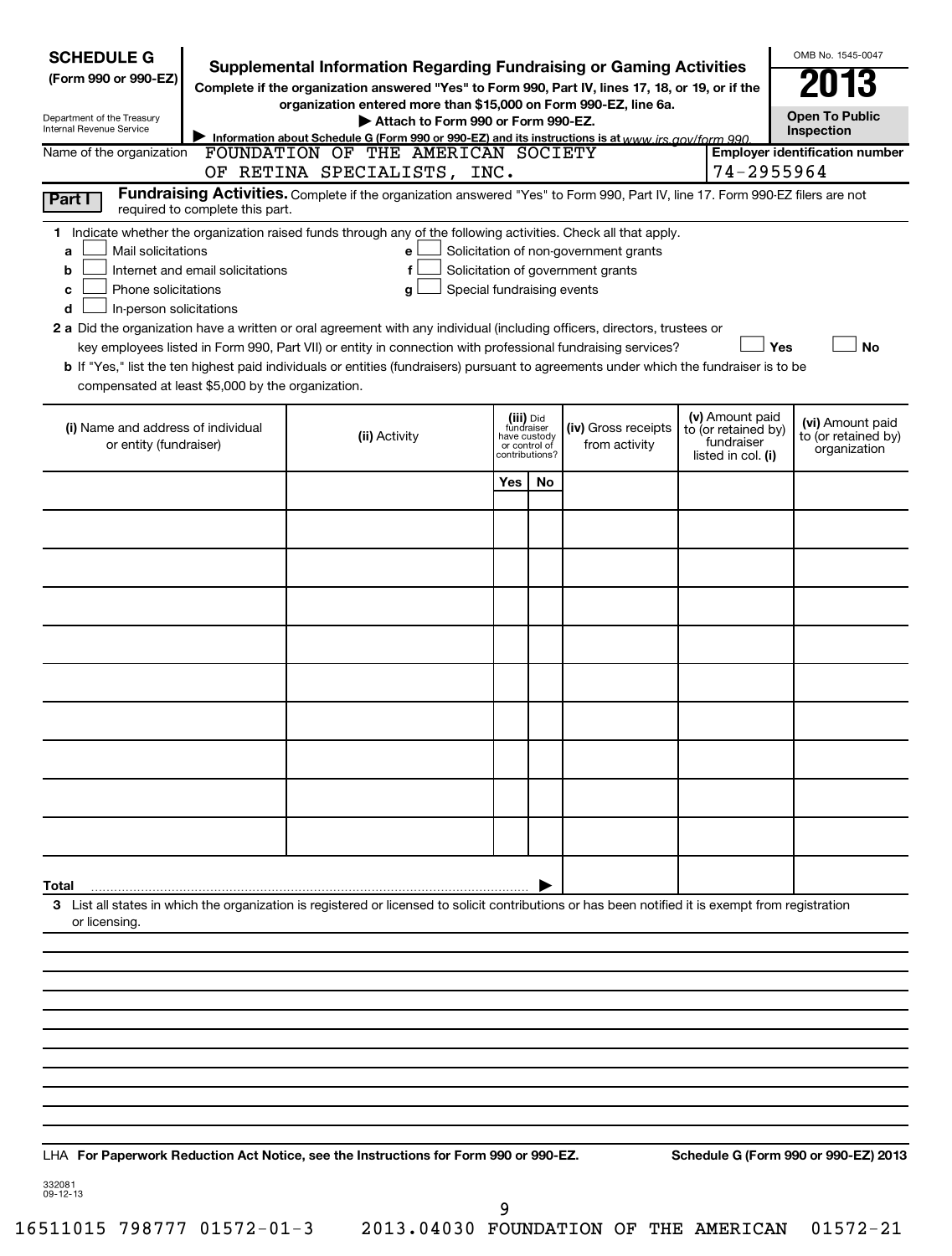# FOUNDATION OF THE AMERICAN SOCIETY

## Schedule G (Form 990 or 990-EZ) 2013 **OF RETINA SPECIALISTS, INC.** 74-2955964 <sub>Page 2</sub>

| $(b)$ Event #2<br>$(a)$ Event #1<br>(c) Other events<br><b>DRAGON BOAT</b><br><b>NONE</b><br><b>RACE</b><br>col. (c)<br>(total number)<br>(event type)<br>(event type)<br>Revenue<br>17,400.<br>1<br>15,000.<br>$\mathbf{2}$<br>2,400.<br>Gross income (line 1 minus line 2)<br>3<br>5<br>Noncash prizes [11,11,11,11,11,11,11,11,11,11,11,11]<br>Direct Expenses<br>6, 237.<br>6<br>7<br>8<br>9<br>10<br>11<br>Gaming. Complete if the organization answered "Yes" to Form 990, Part IV, line 19, or reported more than<br>Part III I<br>\$15,000 on Form 990-EZ, line 6a.<br>(b) Pull tabs/instant<br>Revenue<br>(c) Other gaming<br>(a) Bingo<br>bingo/progressive bingo<br>1<br>$\mathbf{2}$<br>Direct Expenses<br>3<br>4<br>5<br>Yes<br>Yes<br>Yes<br>%<br>%<br>%<br>Volunteer labor<br>No<br>No<br>No<br>6<br>7 Direct expense summary. Add lines 2 through 5 in column (d)<br>8<br>9 Enter the state(s) in which the organization operates gaming activities:<br>Yes<br><b>b</b> If "No," explain:<br>Yes<br>10a Were any of the organization's gaming licenses revoked, suspended or terminated during the tax year? | Part II | <b>Fundraising Events.</b> Complete if the organization answered "Yes" to Form 990, Part IV, line 18, or reported more than \$15,000<br>of fundraising event contributions and gross income on Form 990-EZ, lines 1 and 6b. List events with gross receipts greater than \$5,000. |  |  |  |                                           |  |
|------------------------------------------------------------------------------------------------------------------------------------------------------------------------------------------------------------------------------------------------------------------------------------------------------------------------------------------------------------------------------------------------------------------------------------------------------------------------------------------------------------------------------------------------------------------------------------------------------------------------------------------------------------------------------------------------------------------------------------------------------------------------------------------------------------------------------------------------------------------------------------------------------------------------------------------------------------------------------------------------------------------------------------------------------------------------------------------------------------------------------|---------|-----------------------------------------------------------------------------------------------------------------------------------------------------------------------------------------------------------------------------------------------------------------------------------|--|--|--|-------------------------------------------|--|
|                                                                                                                                                                                                                                                                                                                                                                                                                                                                                                                                                                                                                                                                                                                                                                                                                                                                                                                                                                                                                                                                                                                              |         |                                                                                                                                                                                                                                                                                   |  |  |  | (d) Total events<br>(add col. (a) through |  |
|                                                                                                                                                                                                                                                                                                                                                                                                                                                                                                                                                                                                                                                                                                                                                                                                                                                                                                                                                                                                                                                                                                                              |         |                                                                                                                                                                                                                                                                                   |  |  |  |                                           |  |
|                                                                                                                                                                                                                                                                                                                                                                                                                                                                                                                                                                                                                                                                                                                                                                                                                                                                                                                                                                                                                                                                                                                              |         |                                                                                                                                                                                                                                                                                   |  |  |  | 17,400.                                   |  |
|                                                                                                                                                                                                                                                                                                                                                                                                                                                                                                                                                                                                                                                                                                                                                                                                                                                                                                                                                                                                                                                                                                                              |         |                                                                                                                                                                                                                                                                                   |  |  |  | 15,000.                                   |  |
|                                                                                                                                                                                                                                                                                                                                                                                                                                                                                                                                                                                                                                                                                                                                                                                                                                                                                                                                                                                                                                                                                                                              |         |                                                                                                                                                                                                                                                                                   |  |  |  | 2,400.                                    |  |
|                                                                                                                                                                                                                                                                                                                                                                                                                                                                                                                                                                                                                                                                                                                                                                                                                                                                                                                                                                                                                                                                                                                              |         |                                                                                                                                                                                                                                                                                   |  |  |  |                                           |  |
|                                                                                                                                                                                                                                                                                                                                                                                                                                                                                                                                                                                                                                                                                                                                                                                                                                                                                                                                                                                                                                                                                                                              |         |                                                                                                                                                                                                                                                                                   |  |  |  |                                           |  |
|                                                                                                                                                                                                                                                                                                                                                                                                                                                                                                                                                                                                                                                                                                                                                                                                                                                                                                                                                                                                                                                                                                                              |         |                                                                                                                                                                                                                                                                                   |  |  |  | 6,237.                                    |  |
|                                                                                                                                                                                                                                                                                                                                                                                                                                                                                                                                                                                                                                                                                                                                                                                                                                                                                                                                                                                                                                                                                                                              |         |                                                                                                                                                                                                                                                                                   |  |  |  |                                           |  |
|                                                                                                                                                                                                                                                                                                                                                                                                                                                                                                                                                                                                                                                                                                                                                                                                                                                                                                                                                                                                                                                                                                                              |         |                                                                                                                                                                                                                                                                                   |  |  |  |                                           |  |
|                                                                                                                                                                                                                                                                                                                                                                                                                                                                                                                                                                                                                                                                                                                                                                                                                                                                                                                                                                                                                                                                                                                              |         |                                                                                                                                                                                                                                                                                   |  |  |  |                                           |  |
|                                                                                                                                                                                                                                                                                                                                                                                                                                                                                                                                                                                                                                                                                                                                                                                                                                                                                                                                                                                                                                                                                                                              |         |                                                                                                                                                                                                                                                                                   |  |  |  | $\frac{6,237.}{-3,837.}$                  |  |
|                                                                                                                                                                                                                                                                                                                                                                                                                                                                                                                                                                                                                                                                                                                                                                                                                                                                                                                                                                                                                                                                                                                              |         |                                                                                                                                                                                                                                                                                   |  |  |  |                                           |  |
|                                                                                                                                                                                                                                                                                                                                                                                                                                                                                                                                                                                                                                                                                                                                                                                                                                                                                                                                                                                                                                                                                                                              |         |                                                                                                                                                                                                                                                                                   |  |  |  |                                           |  |
|                                                                                                                                                                                                                                                                                                                                                                                                                                                                                                                                                                                                                                                                                                                                                                                                                                                                                                                                                                                                                                                                                                                              |         |                                                                                                                                                                                                                                                                                   |  |  |  | (d) Total gaming (add                     |  |
|                                                                                                                                                                                                                                                                                                                                                                                                                                                                                                                                                                                                                                                                                                                                                                                                                                                                                                                                                                                                                                                                                                                              |         |                                                                                                                                                                                                                                                                                   |  |  |  | col. (a) through col. (c))                |  |
|                                                                                                                                                                                                                                                                                                                                                                                                                                                                                                                                                                                                                                                                                                                                                                                                                                                                                                                                                                                                                                                                                                                              |         |                                                                                                                                                                                                                                                                                   |  |  |  |                                           |  |
|                                                                                                                                                                                                                                                                                                                                                                                                                                                                                                                                                                                                                                                                                                                                                                                                                                                                                                                                                                                                                                                                                                                              |         |                                                                                                                                                                                                                                                                                   |  |  |  |                                           |  |
|                                                                                                                                                                                                                                                                                                                                                                                                                                                                                                                                                                                                                                                                                                                                                                                                                                                                                                                                                                                                                                                                                                                              |         |                                                                                                                                                                                                                                                                                   |  |  |  |                                           |  |
|                                                                                                                                                                                                                                                                                                                                                                                                                                                                                                                                                                                                                                                                                                                                                                                                                                                                                                                                                                                                                                                                                                                              |         |                                                                                                                                                                                                                                                                                   |  |  |  |                                           |  |
|                                                                                                                                                                                                                                                                                                                                                                                                                                                                                                                                                                                                                                                                                                                                                                                                                                                                                                                                                                                                                                                                                                                              |         |                                                                                                                                                                                                                                                                                   |  |  |  |                                           |  |
|                                                                                                                                                                                                                                                                                                                                                                                                                                                                                                                                                                                                                                                                                                                                                                                                                                                                                                                                                                                                                                                                                                                              |         |                                                                                                                                                                                                                                                                                   |  |  |  |                                           |  |
|                                                                                                                                                                                                                                                                                                                                                                                                                                                                                                                                                                                                                                                                                                                                                                                                                                                                                                                                                                                                                                                                                                                              |         |                                                                                                                                                                                                                                                                                   |  |  |  |                                           |  |
|                                                                                                                                                                                                                                                                                                                                                                                                                                                                                                                                                                                                                                                                                                                                                                                                                                                                                                                                                                                                                                                                                                                              |         |                                                                                                                                                                                                                                                                                   |  |  |  |                                           |  |
|                                                                                                                                                                                                                                                                                                                                                                                                                                                                                                                                                                                                                                                                                                                                                                                                                                                                                                                                                                                                                                                                                                                              |         |                                                                                                                                                                                                                                                                                   |  |  |  |                                           |  |
|                                                                                                                                                                                                                                                                                                                                                                                                                                                                                                                                                                                                                                                                                                                                                                                                                                                                                                                                                                                                                                                                                                                              |         |                                                                                                                                                                                                                                                                                   |  |  |  |                                           |  |
|                                                                                                                                                                                                                                                                                                                                                                                                                                                                                                                                                                                                                                                                                                                                                                                                                                                                                                                                                                                                                                                                                                                              |         |                                                                                                                                                                                                                                                                                   |  |  |  |                                           |  |
|                                                                                                                                                                                                                                                                                                                                                                                                                                                                                                                                                                                                                                                                                                                                                                                                                                                                                                                                                                                                                                                                                                                              |         |                                                                                                                                                                                                                                                                                   |  |  |  | No                                        |  |
|                                                                                                                                                                                                                                                                                                                                                                                                                                                                                                                                                                                                                                                                                                                                                                                                                                                                                                                                                                                                                                                                                                                              |         |                                                                                                                                                                                                                                                                                   |  |  |  |                                           |  |
|                                                                                                                                                                                                                                                                                                                                                                                                                                                                                                                                                                                                                                                                                                                                                                                                                                                                                                                                                                                                                                                                                                                              |         |                                                                                                                                                                                                                                                                                   |  |  |  |                                           |  |
|                                                                                                                                                                                                                                                                                                                                                                                                                                                                                                                                                                                                                                                                                                                                                                                                                                                                                                                                                                                                                                                                                                                              |         |                                                                                                                                                                                                                                                                                   |  |  |  | <b>No</b>                                 |  |
|                                                                                                                                                                                                                                                                                                                                                                                                                                                                                                                                                                                                                                                                                                                                                                                                                                                                                                                                                                                                                                                                                                                              |         |                                                                                                                                                                                                                                                                                   |  |  |  |                                           |  |
|                                                                                                                                                                                                                                                                                                                                                                                                                                                                                                                                                                                                                                                                                                                                                                                                                                                                                                                                                                                                                                                                                                                              |         |                                                                                                                                                                                                                                                                                   |  |  |  |                                           |  |
| Schedule G (Form 990 or 990-EZ) 2013<br>332082 09-12-13                                                                                                                                                                                                                                                                                                                                                                                                                                                                                                                                                                                                                                                                                                                                                                                                                                                                                                                                                                                                                                                                      |         |                                                                                                                                                                                                                                                                                   |  |  |  |                                           |  |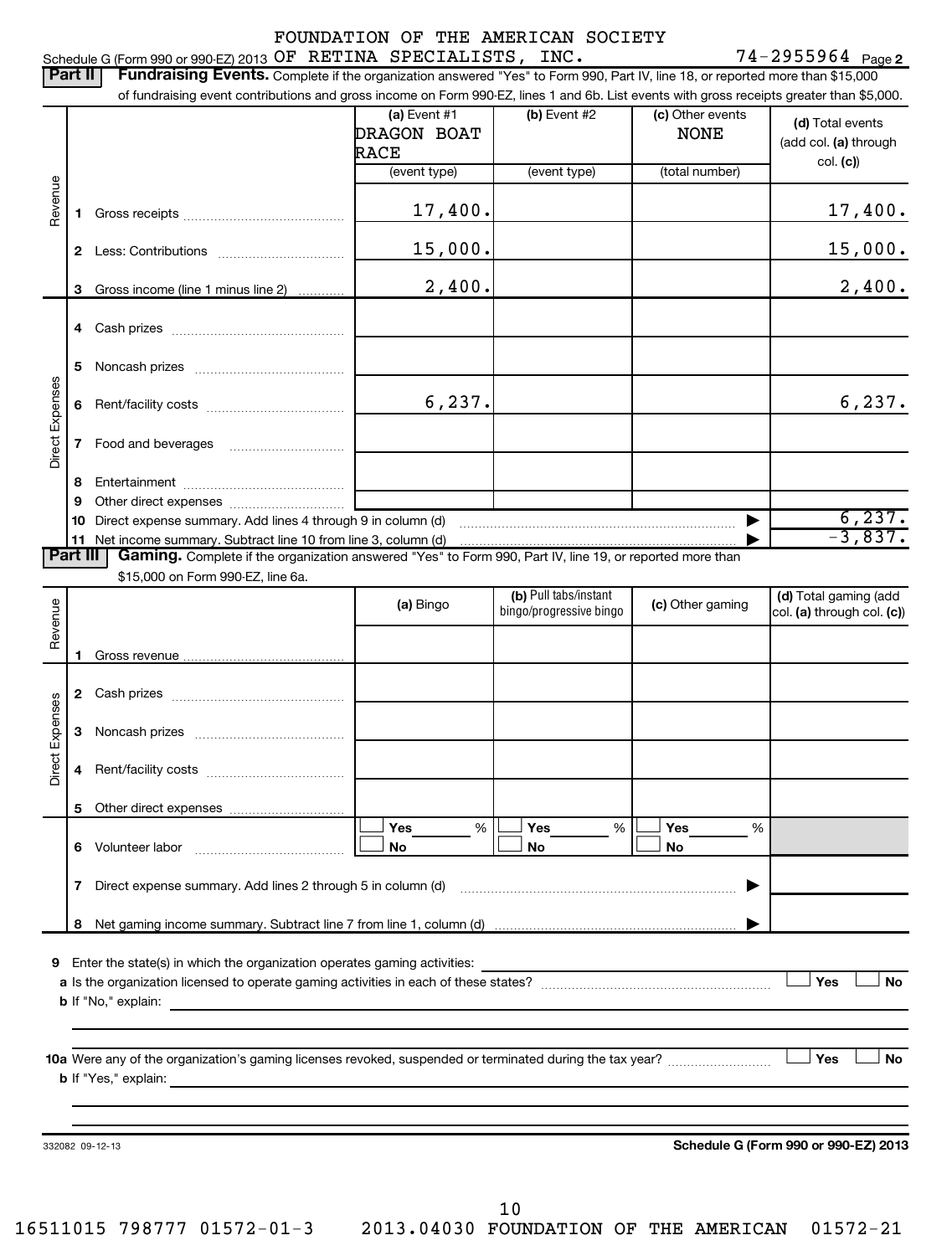# FOUNDATION OF THE AMERICAN SOCIETY

|    | Schedule G (Form 990 or 990-EZ) 2013 OF RETINA SPECIALISTS, INC.                                                                                                                                                                     | 74-2955964      |     | Page 3               |
|----|--------------------------------------------------------------------------------------------------------------------------------------------------------------------------------------------------------------------------------------|-----------------|-----|----------------------|
|    |                                                                                                                                                                                                                                      |                 | Yes | <b>No</b>            |
|    | 12 Is the organization a grantor, beneficiary or trustee of a trust or a member of a partnership or other entity formed                                                                                                              |                 |     |                      |
|    |                                                                                                                                                                                                                                      |                 | Yes | No                   |
|    | 13 Indicate the percentage of gaming activity operated in:                                                                                                                                                                           |                 |     |                      |
|    |                                                                                                                                                                                                                                      | 1За             |     | %                    |
|    | <b>b</b> An outside facility <i>www.communicality www.communicality.communicality www.communicality www.communicality.communicality www.communicality.com</i>                                                                        | 13 <sub>b</sub> |     | %                    |
|    |                                                                                                                                                                                                                                      |                 |     |                      |
|    | 14 Enter the name and address of the person who prepares the organization's gaming/special events books and records:                                                                                                                 |                 |     |                      |
|    |                                                                                                                                                                                                                                      |                 |     |                      |
|    | Name $\blacktriangleright$<br><u>and the contract of the contract of the contract of the contract of the contract of the contract of the contract of</u>                                                                             |                 |     |                      |
|    |                                                                                                                                                                                                                                      |                 |     |                      |
|    |                                                                                                                                                                                                                                      |                 |     |                      |
|    |                                                                                                                                                                                                                                      |                 |     |                      |
|    | 15a Does the organization have a contract with a third party from whom the organization receives gaming revenue?                                                                                                                     |                 | Yes | <b>No</b>            |
|    |                                                                                                                                                                                                                                      |                 |     |                      |
|    |                                                                                                                                                                                                                                      |                 |     |                      |
|    | of gaming revenue retained by the third party $\triangleright$ \$ __________________.                                                                                                                                                |                 |     |                      |
|    | c If "Yes," enter name and address of the third party:                                                                                                                                                                               |                 |     |                      |
|    |                                                                                                                                                                                                                                      |                 |     |                      |
|    | Name $\blacktriangleright$<br><u> 1989 - Johann Barbara, martin amerikan basal dan berasal dan berasal dalam basal dan berasal dalam berasal da</u>                                                                                  |                 |     |                      |
|    |                                                                                                                                                                                                                                      |                 |     |                      |
|    | Address <b>Department of the Contract Contract Contract Contract Contract Contract Contract Contract Contract Contract Contract Contract Contract Contract Contract Contract Contract Contract Contract Contract Contract Contra</b> |                 |     |                      |
|    |                                                                                                                                                                                                                                      |                 |     |                      |
| 16 | Gaming manager information:                                                                                                                                                                                                          |                 |     |                      |
|    |                                                                                                                                                                                                                                      |                 |     |                      |
|    |                                                                                                                                                                                                                                      |                 |     |                      |
|    | Name $\blacktriangleright$                                                                                                                                                                                                           |                 |     |                      |
|    |                                                                                                                                                                                                                                      |                 |     |                      |
|    | Gaming manager compensation > \$                                                                                                                                                                                                     |                 |     |                      |
|    |                                                                                                                                                                                                                                      |                 |     |                      |
|    | Description of services provided states and the service of the services of the services provided states and the services of the services of the services of the services of the services of the services of the services of th       |                 |     |                      |
|    |                                                                                                                                                                                                                                      |                 |     |                      |
|    |                                                                                                                                                                                                                                      |                 |     |                      |
|    |                                                                                                                                                                                                                                      |                 |     |                      |
|    | Director/officer<br>Employee<br>Independent contractor                                                                                                                                                                               |                 |     |                      |
|    |                                                                                                                                                                                                                                      |                 |     |                      |
|    | <b>17</b> Mandatory distributions:                                                                                                                                                                                                   |                 |     |                      |
|    | a Is the organization required under state law to make charitable distributions from the gaming proceeds to                                                                                                                          |                 |     |                      |
|    | retain the state gaming license?                                                                                                                                                                                                     |                 |     | $\Box$ Yes $\Box$ No |
|    | <b>b</b> Enter the amount of distributions required under state law to be distributed to other exempt organizations or spent in the                                                                                                  |                 |     |                      |
|    | organization's own exempt activities during the tax year $\triangleright$ \$                                                                                                                                                         |                 |     |                      |
|    | <b>Part IV</b><br>Supplemental Information. Provide the explanations required by Part I, line 2b, columns (iii) and (v), and Part III, lines 9, 9b, 10b, 15b,                                                                        |                 |     |                      |
|    | 15c, 16, and 17b, as applicable. Also complete this part to provide any additional information (see instructions).                                                                                                                   |                 |     |                      |
|    |                                                                                                                                                                                                                                      |                 |     |                      |
|    |                                                                                                                                                                                                                                      |                 |     |                      |
|    |                                                                                                                                                                                                                                      |                 |     |                      |
|    |                                                                                                                                                                                                                                      |                 |     |                      |
|    |                                                                                                                                                                                                                                      |                 |     |                      |
|    |                                                                                                                                                                                                                                      |                 |     |                      |
|    |                                                                                                                                                                                                                                      |                 |     |                      |
|    |                                                                                                                                                                                                                                      |                 |     |                      |
|    |                                                                                                                                                                                                                                      |                 |     |                      |
|    |                                                                                                                                                                                                                                      |                 |     |                      |
|    |                                                                                                                                                                                                                                      |                 |     |                      |
|    |                                                                                                                                                                                                                                      |                 |     |                      |
|    |                                                                                                                                                                                                                                      |                 |     |                      |
|    |                                                                                                                                                                                                                                      |                 |     |                      |
|    |                                                                                                                                                                                                                                      |                 |     |                      |
|    |                                                                                                                                                                                                                                      |                 |     |                      |
|    |                                                                                                                                                                                                                                      |                 |     |                      |
|    |                                                                                                                                                                                                                                      |                 |     |                      |
|    | Schedule G (Form 990 or 990-EZ) 2013<br>332083 09-12-13                                                                                                                                                                              |                 |     |                      |
|    | 11                                                                                                                                                                                                                                   |                 |     |                      |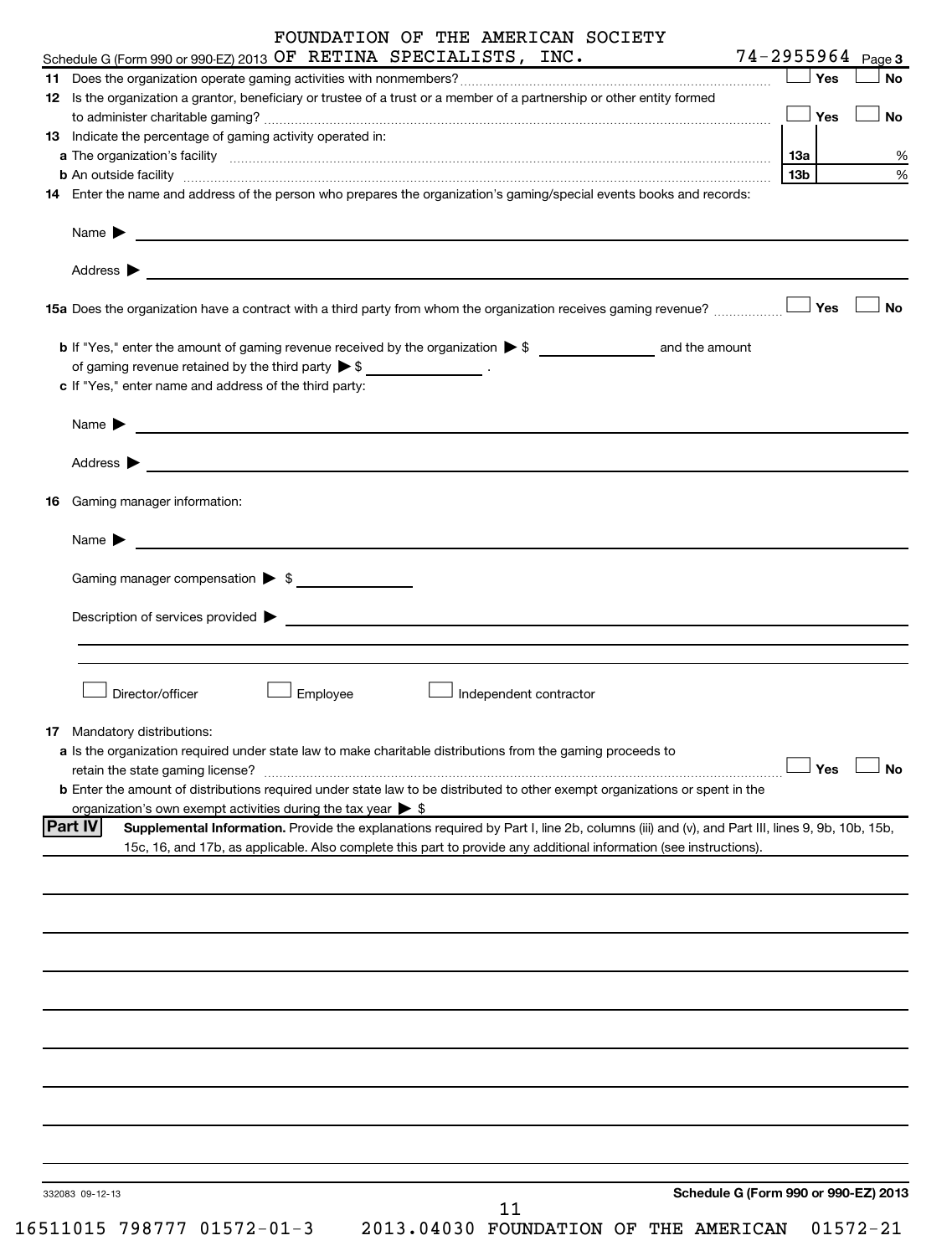| <b>SCHEDULE O</b><br>(Form 990 or 990-EZ)<br>Department of the Treasury<br>Internal Revenue Service | Supplemental Information to Form 990 or 990-EZ<br>Complete to provide information for responses to specific questions on<br>Form 990 or 990-EZ or to provide any additional information.<br>Attach to Form 990 or 990-EZ. |              | OMB No. 1545-0047<br><b>Open to Public</b><br>Inspection |
|-----------------------------------------------------------------------------------------------------|---------------------------------------------------------------------------------------------------------------------------------------------------------------------------------------------------------------------------|--------------|----------------------------------------------------------|
| Name of the organization                                                                            | Information about Schedule O (Form 990 or 990-EZ) and its instructions is at www irs nov/form990<br>FOUNDATION OF THE AMERICAN SOCIETY<br>OF RETINA SPECIALISTS, INC.                                                     |              | <b>Employer identification number</b><br>74-2955964      |
|                                                                                                     | FORM 990-EZ, PART I, LINE 4, OTHER INVESTMENT INCOME:                                                                                                                                                                     |              |                                                          |
| DESCRIPTION OF PROPERTY:                                                                            |                                                                                                                                                                                                                           |              | AMOUNT:                                                  |
| DIVIDEND INCOME                                                                                     |                                                                                                                                                                                                                           |              | 2,833.                                                   |
|                                                                                                     |                                                                                                                                                                                                                           |              |                                                          |
|                                                                                                     | FORM 990-EZ, PART I, LINE 8, OTHER REVENUE:                                                                                                                                                                               |              |                                                          |
|                                                                                                     | DESCRIPTION OF OTHER REVENUE:                                                                                                                                                                                             |              | AMOUNT:                                                  |
| OTHER INCOME                                                                                        |                                                                                                                                                                                                                           |              | 639.                                                     |
|                                                                                                     |                                                                                                                                                                                                                           |              |                                                          |
|                                                                                                     | FORM 990-EZ, PART I, LINE 16, OTHER EXPENSES:                                                                                                                                                                             |              |                                                          |
|                                                                                                     | DESCRIPTION OF OTHER EXPENSES:                                                                                                                                                                                            |              | AMOUNT:                                                  |
| OFFICE EXPENSE                                                                                      |                                                                                                                                                                                                                           |              | 507.                                                     |
| MARKETING                                                                                           |                                                                                                                                                                                                                           |              | 5,104.                                                   |
| ANNUAL MEETING                                                                                      |                                                                                                                                                                                                                           |              | 4,611.                                                   |
|                                                                                                     | TOTAL TO FORM 990-EZ, LINE 16                                                                                                                                                                                             |              | 10, 222.                                                 |
|                                                                                                     |                                                                                                                                                                                                                           |              |                                                          |
|                                                                                                     | FORM 990-EZ, PART I, LINE 20, CHANGES IN NET ASSETS:                                                                                                                                                                      |              |                                                          |
|                                                                                                     | CHANGES IN NET ASSETS OR FUND BALANCES:                                                                                                                                                                                   |              | AMOUNT:                                                  |
|                                                                                                     | UNREALIZED LOSS ON INVESTMENTS                                                                                                                                                                                            |              | $-22,967.$                                               |
|                                                                                                     |                                                                                                                                                                                                                           |              |                                                          |
|                                                                                                     | FORM 990-EZ, PART II, LINE 26, OTHER LIABILITIES:                                                                                                                                                                         |              |                                                          |
| DESCRIPTION                                                                                         |                                                                                                                                                                                                                           | BEG. OF YEAR | END OF YEAR                                              |
| DUE TO ASRS $501(C)(6)$                                                                             |                                                                                                                                                                                                                           | 29,731.      | 17,725.                                                  |
| ACCOUNTS PAYABLE                                                                                    |                                                                                                                                                                                                                           | 150.         | $0$ .                                                    |
|                                                                                                     | TOTAL TO FORM 990-EZ, LINE 26                                                                                                                                                                                             | 29,881.      | 17,725.                                                  |
|                                                                                                     |                                                                                                                                                                                                                           |              |                                                          |
|                                                                                                     | FORM 990-EZ, PART III, PRIMARY EXEMPT PURPOSE - THE FOUNDATION ENDEAVORS                                                                                                                                                  |              |                                                          |
| 332211<br>09-04-13                                                                                  | LHA For Paperwork Reduction Act Notice, see the Instructions for Form 990 or 990-EZ.                                                                                                                                      |              | Schedule O (Form 990 or 990-EZ) (2013)                   |
|                                                                                                     | 12                                                                                                                                                                                                                        |              |                                                          |